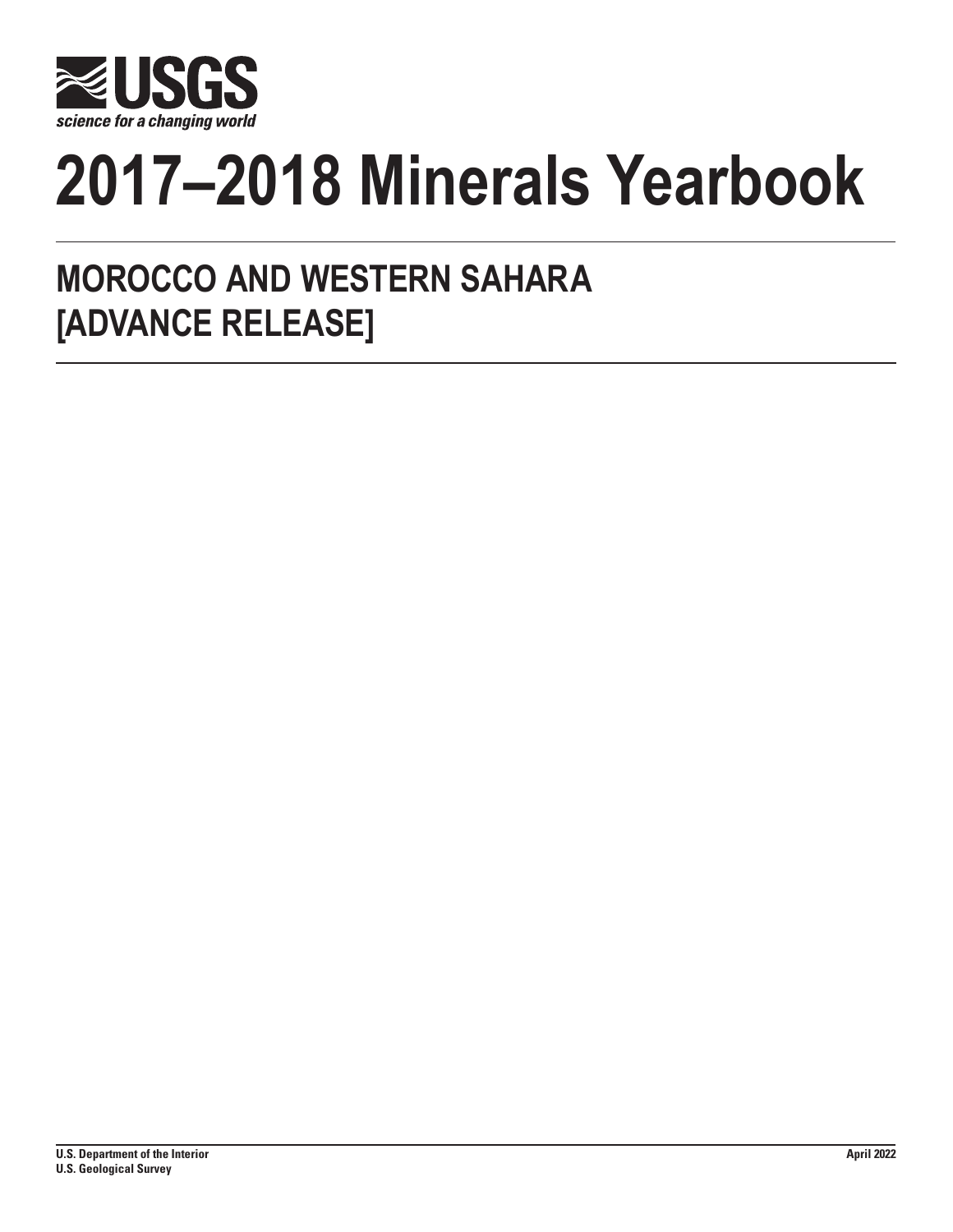# **The Mineral Industries of Morocco and Western Sahara<sup>1</sup>**

By Mowafa Taib

**Note: In this chapter, information for 2017 is followed by information for 2018.**

# **MOROCCO**

Morocco was the world's leading exporter of phosphate rock, phosphoric acid, and phosphate fertilizers; it was the world's second-ranked producer of phosphate rock after China and accounted for about 11.2% of the world's phosphate rock output in 2017. The country also was the world's third-ranked producer of barite after China and India and accounted for 11.0% of world output. Morocco was the world's seventh-ranked producer (excluding United States production) of acid-grade fluorspar, accounting for 1.3% of world output. The country was the 11th-ranked and 17th-ranked producer of cobalt and silver, respectively, and accounted for 1.8% and 1.4% of world output, respectively. Morocco also accounted for 1.4% of the world's copper production. Other mineral commodities produced in Morocco included arsenic trioxide, cement, clays (bentonite, fuller's earth, and montmorillonite), feldspar, gold, iron ore, lead, manganese, mercury, natural gas, nickel, petroleum condensate, salt, and zinc (table 1; OCP Group, 2018, p. 20−21; Silver Institute, The, 2018, p. 26; Jasinski, 2019; McRae, 2019a, b).

#### **Minerals in the National Economy**

Morocco's mineral sector was the leading foreign exchange earner for the Government, and phosphate rock mining and the phosphate-based products industry continued to be a major source of exports, accounting for about 18% of the total value of exports. The mining sector's contribution to the gross domestic product (GDP) was 4.0% in 2017 compared with 2.1% in 2016; the value added by the mining sector to the GDP increased by 17.8% in real terms in 2017 compared with a decrease of 2.2% in 2016. The mining sector employed 41,000 people (Bank Al-Maghrib, 2018, p. 74, 206, 219−220).

The flow of foreign direct investment (FDI) into Morocco increased by 23% to \$2.7 billion in 2017 from revised \$2.2 billion in 2016, and the flow of FDI out of Morocco increased by 66% to \$960 million from a revised \$580 million in 2016. FDI flows into Morocco went mainly to the real estate sector (33%), the industry sector (20%), and the financial and insurance sector (13%). The major sources of the FDI inflows to Morocco were France (31%), the United States (21%), the United Arab Emirates (10%), and Saudi Arabia (6%) (Bank Al-Maghrib, 2018, p. 79; United Nations Conference on Trade and Development, 2018, p. 184).

#### **Government Policies and Programs**

Morocco's mining code is based on law No. 33–13 of August 6, 2015, which repealed the mining regulation of April 16, 1951. This law, which was implemented on May 23, 2016, was designed to attract foreign investment, boost exports, and help ensure that companies abide by the Government's labor and environmental laws. Morocco's hydrocarbon law is based on law No. 21–90 of April 15, 1992, and its amendment by law No. 27–99 of March 16, 2000, and supplemented by Decree No. 2–93–786 of November 3, 1993. The law regulates crude petroleum and natural gas exploration and production activity at onshore and offshore locations. The Office National des Hydrocarbures et des Mines [National Office of Hydrocarbons and Mines] (ONHYM) is the primary agency responsible for the exploration of mineral resources in the country and the promotion of investment in the hydrocarbon and mining sectors. The Government promotes investment in the hydrocarbon sector by offering fiscal incentives that allow international petroleum and natural gas companies to acquire up to a 75% share of production in return for investing a portion of their profits in further exploration in the country's open areas onshore and offshore. The royalty rate on crude petroleum production in water depths of up to 200 meters (m) inclusive is 10%, and that on natural gas, 5%, after the first 300,000 metric tons (t) of crude petroleum and 300 million cubic meters of natural gas, respectively, have been produced. The royalty rate for offshore production in water depths of more than 200 m is 7% for crude petroleum and 3.5% for natural gas after the first 500,000 t of crude petroleum and 500 million cubic meters of natural gas, respectively, are produced. A corporate tax holiday for 10 years is given for crude petroleum and natural gas discoveries (Office National des Hydrocarbures et des Mines, 2018b, c).

The Directorate of Mines, which is under the Ministère de l'Energie, des Mines et du Development Durable [Ministry of Energy, Mines, and Sustainable Development] (MEM), enforces the law through Executive orders. Exploration permits are awarded for an initial 3-year period for an area that covers up to 16 square kilometers (km2 ) and are renewable for four additional years. Mining permits are awarded for 4 years and are renewable in 4-year increments for a maximum of 12 years. The Government provides incentives for mining companies, such as tax exemptions on imported equipment for investments that exceed \$25 million and a reduced tax rate of 17.5% for companies that export their output and for companies that supply ores to domestic mineral-processing and beneficiation companies. The Government also contributes 5% of the project

<sup>1</sup> Effective as of December 10, 2020, the U.S. Government recognizes the sovereignty of Morocco over all the territory of former Western Sahara. The information in this report reflects the situation at the time of reporting.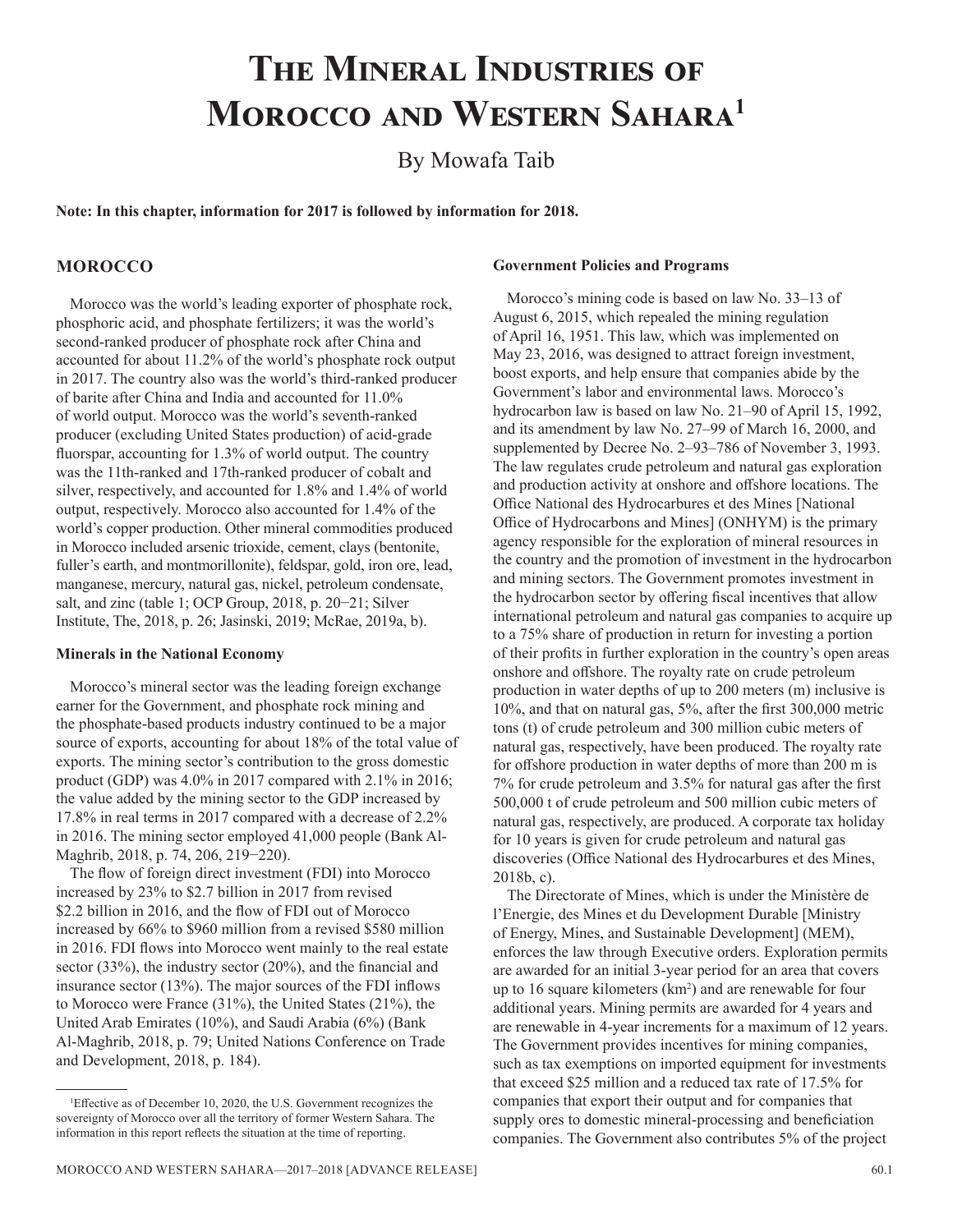value to mining projects that invest more than \$25 million. The Government's contribution goes to infrastructure development, such as building roads and supplying electricity and water to the project areas (Office National des Hydrocarbures et des Mines, 2018c).

By the end of 2017, the Government had awarded 6,670 mining permits, 60% of which were granted to mining companies; 22%, to individual operators; and 18%, to ONHYM. The ONHYM conducted 43 exploration studies throughout Morocco, 31 of which were ONHYM's own projects and 12 were in partnership with domestic and international mining companies. The ONHYM studies included exploration for base metals (cobalt, copper, iron ore, lead, nickel, and zinc), industrial minerals, mineral fuels (uranium), precious metals (gold), and other high-value mineral commodities, such as molybdenum, niobium, tantalum, and rare-earth elements (Office National des Hydrocarbures et des Mines, 2018a, p. 28; 2018b).

ONHYM partnered with several local and international mining companies for exploring and developing several mining projects in the country. The companies included Managem S.A., which was exploring for metals at Central Jebilet [located 50 kilometers (km) north of Marrakech], and at Tekna in Sidi Kacem Province in northern Morocco; Maya Gold and Silver Inc. (Maya) of Canada, which was exploring and developing the Boumadine polymetallic deposit in Er Rachidia Province; and Metalex Ventures Ltd. of Canada, which was exploring for copper and gold at Tichla-Awserd, which is located in the Awserd area in southern Morocco. ONHYM, in partnership with the OCP Group, was exploring for potash at the Khemisset deposit in northwestern Morocco (Office National des Hydrocarbures et des Mines, 2018a, p. 36, 41).

#### **Production**

Notable increases in mineral commodity production in 2017 compared with that of 2016 included the increase in iron content of iron ore by 563%; iron ore (gross weight), by 556%; mercury, by an estimated 100%; bentonite, by 69%; manganese content, by 63%; zinc oxide, by 47%; manganese ore (gross weight), by 45%; mined cobalt (Co content), by 44%; recoverable cobalt ore, by 34%; mined lead, by 33%; gold, by 26%; solid fertilizers, by 24%; barite and phosphate rock, by 22% each; zinc, by 21%; phosphoric acid, by 16%; feldspar, by an estimated 14%; sulfuric acid, by 14%; and arsenic trioxide, by 12%. The significant increase in iron ore was attributed to much lower production in the previous 2 years and to higher iron content. Notable decreases in mineral commodity production included the decrease in crude montmorillonite (Ghassoul), by 54%; refined lead, by 27%; hot-rolled steel, by estimated 21%, fuller's earth (smectite), by estimated 16%; acid grade fluorspar, by 15%; by and petroleum condensate, by 11%. Data on mineral production are in table 1.

### **Structure of the Mineral Industry**

The Office Chérifien des Phosphates [Office of Moroccan Phosphates] (OCP), which was also known as the OCP Group, was responsible for phosphate rock mining and phosphate-based fertilizers and other products manufactured in Morocco. OCP,

which was wholly owned by the Government, was the country's sole producer of phosphate rock through its more than 30 subsidiaries and joint ventures (OCP Group, 2018, p. 15).

Managem S.A. was a group of companies publicly listed under one company on the Casablanca Stock Exchange. Managem produced metals, such as cobalt, copper, lead, nickel, and zinc; precious metals, such as gold and silver; and industrial minerals, such as arsenic, and fluorspar. Managem was the leading metal mining company in Morocco; it conducted mineral exploration, marketing, processing, and services through its subsidiaries. Managem's subsidiaries in Morocco included Akka Gold Mining (AGM), Cie minière d'Oumejrane (CMO), Cie minière Dadès, Cie minière de SAGHRO, Compagnie de Tifnout Tighanimine (CTT), Compagnie Minière des Guemassa (CMG), Société Anonyme d'entreprise Minière (SAMINE), Société Métallurgique d'Imiter (SMI), and Société Minière de Bou Gaffer (SOMIFER). Managem also operated mining development projects in such African countries as Burkina Faso, the Democratic Republic of the Congo [Congo (Kinshasa)] (Lamikal S.A.), Côte d'Ivoire (Managold Ltd.), Ethiopia, Gabon (Managem Gabon), Guinea (Société des Mines de Mandiana, Guinée (SMM Guinée), and Sudan (Manub Mining Company Ltd. and MCM Soudan). The company employed more than 5,660 people (Managem S.A., 2018, p. 10−11, 30−31, 56; 2019, p. 102).

Artisanal miners had been legally mining for barite, kohl (black powder used for cosmetics), lead, and zinc at the Figuig and the Tafilalet regions near Meknes City since 1960. Dahir No. 1–60–019 of 11 Joumada II 1380 Hijri (Royal Decree No. 1–60–019 of December 1,1960) created Centrale d'Achat et de Développement de la Region Minière du Tafilalet et de Figuig (CADETAF) as an independent public agency with financial and legal authority. The Ministry of Energy and Mines was responsible for the technical supervision of mining operations in the Figuig and Tafilalet mining zone. Artisanal miners produced barite, lead, kohl, and zinc ores within an area of 60,000 km2 . Artisanal miners sold ores to collection centers, which were equipped with chemical analysis, storage, and weighing facilities. Prices were based on cost, insurance, and freight (c.i.f.) value after subtracting taxes, which were 10 Moroccan dirham (MAD) (US\$1.00) per metric ton for barite, 300 MAD (US\$30.00) per metric ton for kohl, 10% for lead, and 15% for zinc. In 2017, 1,083 artisanal miners produced 472,102 t of barite ore, 20,778 t of zinc ore, and 5,183 t of lead ore (Tahiri, 2018, p. 3–6; World Bank, The, 2019, p. 53–58).

#### **Mineral Trade**

The value of Morocco's total exports increased to \$25.6 billion in 2017 from a revised \$23.0 billion in 2016, and imports, to \$45.1 billion from \$41.9 billion. The increase in total exports was attributed to higher export volumes of phosphate rock, phosphate-based fertilizers, and phosphoric acid compared with those of the previous year. Natural and chemical fertilizers exports increased to \$2.6 billion in 2017 from \$2.1 billion in 2016, exports of raw products of mineral origin increased to \$1.6 billion from about \$1.3 billion, phosphoric acid exports decreased slightly to \$1.1 billion, and phosphate rock exports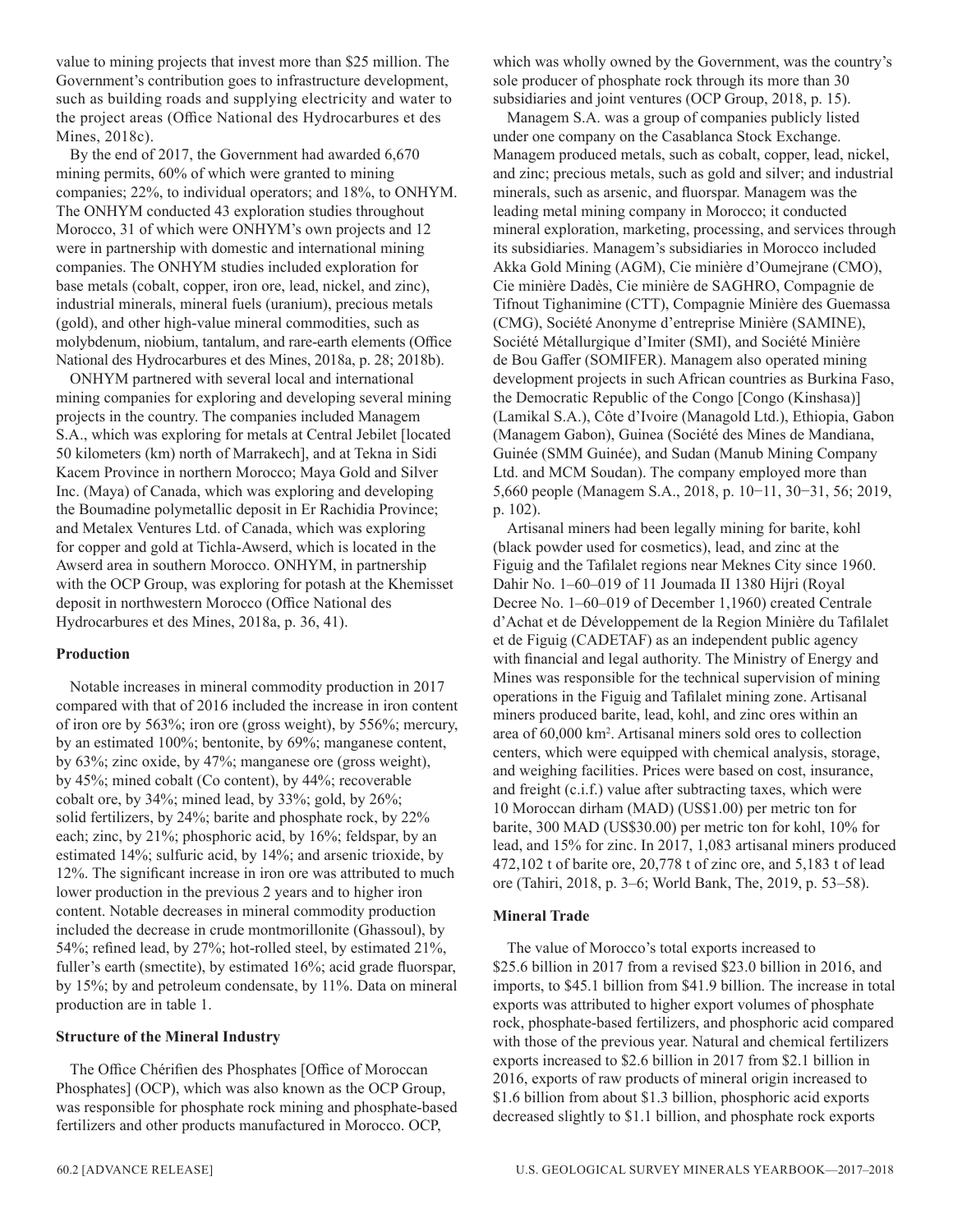increased to \$864 million from \$756 million (Bank Al-Maghrib, 2018, p. 218, 221).

In terms of tonnage, Morocco exported 11.1 million metric tons (Mt) of phosphate rock, which accounted for 37% of the world's trade of phosphate rock; 2.0 Mt of phosphoric acid; 8.2 Mt of phosphate fertilizer; 932,000 t of barite; 166,000 t of copper ore; 59,000 t of lead ore; and 1.8 Mt of other raw mineral products. The country imported 5.5 Mt of sulfur; 518,000 t of scrap metal; 150,000 t of sand, quartz, and other clay; and 185,000 t of other raw products of mineral origin (Bank Al-Maghrib, 2019, p. 227, 230, 231).

The value of hydrocarbon and other energy products imports increased to \$7.2 billion in 2017 from \$5.6 billion in 2016. Morocco's sulfur imports were valued at \$455 million; they originated mainly in the United Arab Emirates (44%), Russia (18%), Poland (9%), and the United States (8%). Morocco imported 8.3 Mt of coal briquettes valued at \$622 million in 2017 compared with about 8.0 Mt valued at \$448 million in 2016. Coal imports came from Russia (42%), South Africa (37%), the United States (14%), Poland (4%), Colombia (2%), and Spain (1%) (Bank Al-Maghrib, 2018, p. 218, 221, 235).

Morocco's exports to the United States increased to \$1.2 billion in 2017 from \$1.0 billion in 2016. They included, in descending order of value, chemical fertilizers (\$484 million), barite (\$102 million), iron and steel mill products (\$15 million), inorganic chemicals (\$5 million), and cement, sand, and stone (\$3 million). Morocco's imports from the United States increased to \$2.2 billion in 2017 from \$1.9 billion in 2016. Major minerals and metal-related exports included, in descending order of value, fuel oil (\$527 million), natural gas liquids (\$186 million), petroleum products (\$146 million), coal and other fuels (\$106 million), metallurgical-grade coal (\$82 million), chemical fertilizers (\$56 million), other nonmetallic minerals (\$32 million), other chemicals (\$28 million), and organic and inorganic chemicals (\$5 million), excavation machinery and iron and steel products (\$4 million each), and steelmaking materials (\$3 million) (U.S. Census Bureau, 2018a, b).

#### **Commodity Review**

#### *Metals*

**Cobalt and Nickel.**—CTT, a subsidiary of Managem, mined cobalt and nickel ore at the Bou Azzer Mine, which is located 35 km south of Marrakech in southern Morocco within the central Anti-Atlas Mountain range. Cobalt production decreased to an estimated 2,300 t from a revised 1,600 t in 2016. Refined cobalt (cobalt cathodes) production decreased to 1,924 t in 2017 from 2,081 t in 2016. CTT reported 16,000 t of cobalt reserves at the Bou Azzer Mine. CTT also produced nickel in the form of nickel hydroxide as a byproduct of cobalt production at the Guemassa metal complex. In 2017, nickel production increased by 4% to 196 t from 188 t in 2016 (table 1; Managem S. A., 2018, p. 35, 50−51).

**Copper.**—Managem's output of copper concentrate increased by 4% to 118,100 t in 2017 from 113,219 t in 2016 owing to the beginning of production at the Quansimi Mine by AGM in 2017. Additional copper production came from four mines

that were operated by Managem subsidiaries—the Akka Mine (AGM), the Bleida Mine (Société SOMIFER), the Bou Azzer Mine (CMG), and the Oumjrane Mine (CMO). Managem completed a feasibility study for the Bouskour copper project, which is located 80 km southeast of Ouarzazate and had an estimated 9 Mt of mineral resources grading 1.61% copper. The company also completed a feasibility study for the Tizert copper project, which is located 80 km east of the city of Agadir and had combined mineral resources of 35 Mt. Managem planned to increase its copper concentrate production to 250,000 t by 2020 through increased production at its active mines and by starting commercial production at the Bouskour and Tizert projects (Managem S.A., 2017, p. 6, 40, 44, 46, 52; 2018, p. 45).

**Lead, Silver, and Zinc.**—SMI, which was owned by Managem (75.72%), produced 221,120 kilograms (kg) of silver at the Imiter Mine, which was slightly more than in 2016. SMI was able to maintain the previous year's production level despite lower silver ore content in 2017 by increasing the quantity of ore treated. Reserves at the Imiter Mine at the end of 2017 were 4,700 t of contained silver, and the mine's life was 12 years. Zgounder Millennium Silver Mining, which was owned by Maya (85%) and ONHYM (15%), produced 16,085 kg of silver at the Zgounder Mine in 2017 compared with 16,191 kg in 2016. The Zgounder Mine is located 150 km south of Marrakech, had estimated historical (2004) reserves of 582,000 t at an average grade of 361 grams per metric ton  $(g/t)$ silver. The mine also had an additional 500,000 t of tailings at an average grade of 125 g/t silver. Maya also was the sole owner of concessions that held polymetallic deposits at the Amizmiz property, the Azegour Mine, and the 233263 permit, and held an 85% share in the development of a gold-lead-silver-zinc deposit at the Boumadine polymetallic mine, which had been in operation from 1964 to 1992 (Managem S.A., 2018, p. 46−47; Maya Gold and Silver Inc., 2018).

Companie Minière de Touissit (CMT), which was the Moroccan subsidiary of Auplata Mining Group of France, produced lead-silver and silver-zinc concentrates at the Tighza Mine, which is located in the Middle Atlas region in Meknes Province. CMT held 13 concessions, 18 mining licenses, and 35 exploration permits throughout Morocco. The company milled 320,000 t of ore and produced 15,600 t of lead-silver concentrate and 4,300 t of silver-zinc concentrates (Compagnie Minière de Touissit, 2018).

**Tin.**—Kasbah Resources Ltd. of Australia carried out a second definitive feasibility study for the Achmmach tin project, which is located in the El Hajeb region, in the Central Hercynian Massif, about 150 km east of Rabat. The Achmmach tin project was owned by Kasbah (75% interest), Toyota Tsusho Corp. of Japan (20% interest), and Nettetsu Mining Co. Ltd. of Japan (5% interest) and consisted of two mining permits (PE No. 2912 and PE No. 193172) that cover an area of about 32 km<sup>2</sup> . The Achmmach project was at an advanced development stage following the completion of 120 km of drilling (Kasbah Resources Ltd., 2018, p. 1, 8, 10).

#### *Industrial Minerals*

**Barite.**—Morocco's barite production increased by 22% to about 818,000 t from 668,500 t in 2016. The increase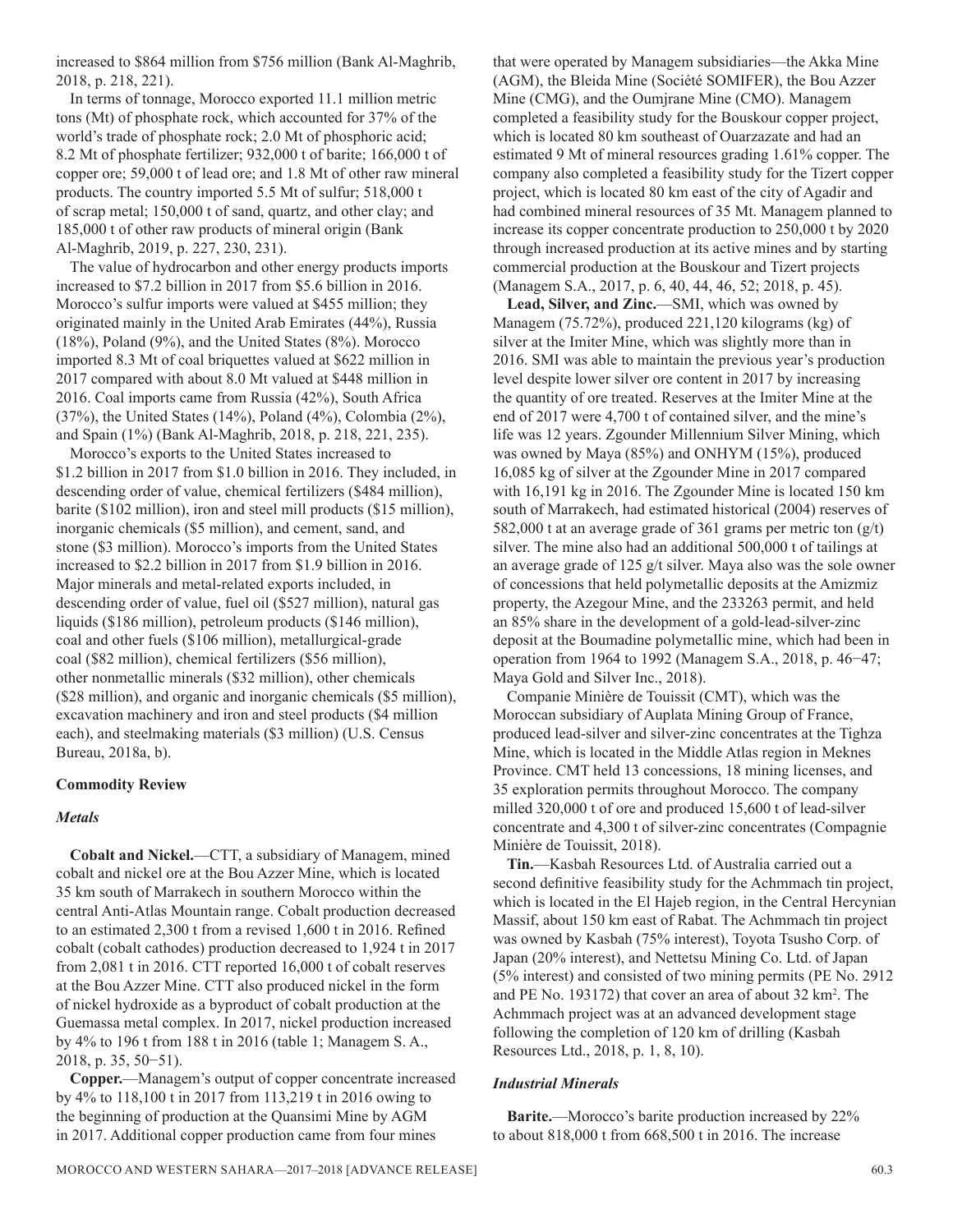was attributed to increased worldwide demand for barite by petroleum companies that use barite as a water-based mud for oilfield drilling. CADETAF produced 472,000 t of ore in 2017 compared with 299,000 t in 2016. Broychim S.A.R.L., which purchased barite ore from CADETAF artisanal miners and mined barite at its own mines, was the country's leading exporter of barite products and held a market share of about 65%. Broychim exported barite to the United States as well as 14 other countries. Broychim owned six mines, which had a combined estimated resource of 3 Mt. The Nkob and the Touroug Mines were the only two active mines in 2017. The Touroug Mine had the capacity to produce 200,000 metric tons per year (t/yr) of barite. Other barite producers in Morocco included Compagnie Marocaine des Barytes S.A. (COMBAR), Société Nord-Africaine de Recherches et d'Exploitation des Mines d'Argana (SNAREMA), and Société Nouvelle Union des Métaux Maroc (SNUMM) (tables 1, 2; Broychim S.A.R.L., 2018; Tahiri, 2018, p. 7).

**Phosphate Rock.**—Morocco held more than 50 billion metric tons of phosphate rock reserves, including deposits in the Western Sahara region, which represented about 71% of the world's reserves. In 2017, OCP produced 32.8 Mt of phosphate rock compared with 26.9 Mt in 2016. The company also produced 5.7 Mt of phosphoric acid  $(P_2O_5)$  equivalent) and 8.6 Mt of phosphate-based fertilizers. The company planned to produce 12 Mt of phosphate fertilizer in 2018. OCP's capacity was 35 million metric tons per year (Mt/yr) of phosphate rock, 10 Mt/yr of phosphate-based fertilizers, and 5.2 Mt/yr of phosphoric acid. OCP planned to increase its phosphate rock production capacity to 60 Mt/yr by 2025. The company's share in the global trade market in 2017 was 47% for phosphoric acid, 37% for phosphate rock, and 22% for phosphate-based fertilizers. OCP operated four phosphate rock mining sites at Benguerir, Boucraa, Khouribga, and Youssofia; two processing plants at Jorf Lasfar and Safi; and four phosphate export ports at Casablanca, Jorf Lasfar, Laayoune, and Safi (OCP Group, 2018, p. 8, 16, 18, 21).

The Beni Amir plant had the capacity to treat 5.5 Mt/yr of phosphate rock from the Beni Amir Mine and 5 Mt/yr of extract from the Sidi Chennane Mine. The Beni Amir plant was the world's largest phosphate washing plant and was expected to increase its capacity to 12 Mt/yr of phosphate rock in 2019 from 10.5 Mt/yr in 2017. In 2017, OCP created a new subsidiary, OCP Africa, which operated a new fertilizer plant to help meet the demand from African countries. The company's fertilizer exports to Africa increased in tonnage by 50% in 2017 (OCP Group, 2018, p. 23−24, 28, 50).

# *Mineral Fuels*

Morocco produced 31,000 barrels of condensate and 44 million cubic meters of natural gas in 2017. Production of refined petroleum products at the Mohammedia refinery by Société Anonyme Marocaine de l'Industrie du Raffinage (SAMIR) continued to be on hold throughout 2017. The refinery was closed and liquidated in August 2015, and Morocco became entirely dependent on refined petroleum products imports (table 1; El Yaakoubi, 2016; Office National des Hydrocarbures et des Mines, 2018b).

The ONHYM signed partnership agreements with 21 companies to explore for crude petroleum and natural gas in areas that cover about 170,000 km2 . The ONHYM signed two memoranda of understanding for the development of oil shale with two unnamed companies and continued to support other companies with which ONHYM had existing agreements. The holders of onshore permits in Morocco in 2017 included SDX Energy PLC of the United Kingdom, which held exploration permits at the Central Sebou Gharb Occidental and the Lalla Mimouna areas. Royal Dutch Shell plc held a reconnaissance permit at the Issouka area, Sound Energy plc of the United Kingdom was exploring at the Sidi Mokhtar area, and Petroleum Exploration (Pvt) Ltd. of Pakistan was exploring at the Haha onshore field (Office National des Hydrocarbures et des Mines, 2018a, p. 21).

Chariot Oil and Gas Ltd. of the United Kingdom held the Mohammedia offshore exploration permit and the Rabat deep offshore permit with Eni S.p.A. of Italy and Woodside Petroleum Co. of Australia. Chevron Morocco Exploration Ltd. (a subsidiary of Chevron Corp. of the United States) and Qatar Petroleum of Qatar held exploration permits for the Cap Cantin, the Cap Rhir, and the Cap Wilidia deep offshore zones. Kosmos Energy Ltd. of the United States held an exploration permit for the Essaouira offshore zone, and it also held the Boujdour Maritime exploration permit with Capricorn Exploration and Development Co. Ltd. (a subsidiary of Cairn Energy Plc of India). New Age Morocco Ltd. [a subsidiary of New Age (African Global Energy) Ltd. of the United Kingdom] held the Foum Ognit exploration permit. Repsol Exploration Atlas S.A. of Spain held the Gharb offshore south exploration license (Office National des Hydrocarbures et des Mines, 2018a, p. 20).

#### **MINERAL INDUSTRY HIGHLIGHTS IN 2018**

Morocco's real GDP increased by 3.0% in 2018 compared with 4.2% in 2017. The value added of the mining sector, which contributed 10% to the country's GDP, increased by 5.2% in 2018 compared with an increase of 16.5% in 2017. The value of phosphate rock production increased by 3.8% in 2018 compared with an increase of 22.2% in 2017, and that of phosphate-based products increased by 3.9% compared with an increase of 20.6% in 2017. The share of mineral exports in the country's total exports was 20.9%. The mining sector provided 40,000 direct jobs in 2018 compared with 41,000 direct jobs in 2017. In 2018, the number of valid mining permits decreased to 5,890 from 6,670 in 2017; of that total, 80% of the permits were held by mining companies in 2018 and 20% were held by ONHYM compared with 60% and 18%, respectively, in 2017 (Office National des Hydrocarbures et des Mines, 2018c; 2019a, p. 12; 2019b; Ministry of Energy, Mines, and Environment, 2019).

The value of Morocco's total exports increased to \$28.1 billion in 2018 from \$25.6 billion in 2017, and imports, to \$49.1 billion from \$42.2 billion. Natural and chemical fertilizers exports increased to \$3.0 billion from \$2.6 billion. Raw and semiworked silver exports decreased to \$68 million from \$115 million. Exports of raw products of mineral origin decreased to \$1.5 billion from about \$1.6 billion; they included copper concentrate (valued at \$119 million), phosphate rock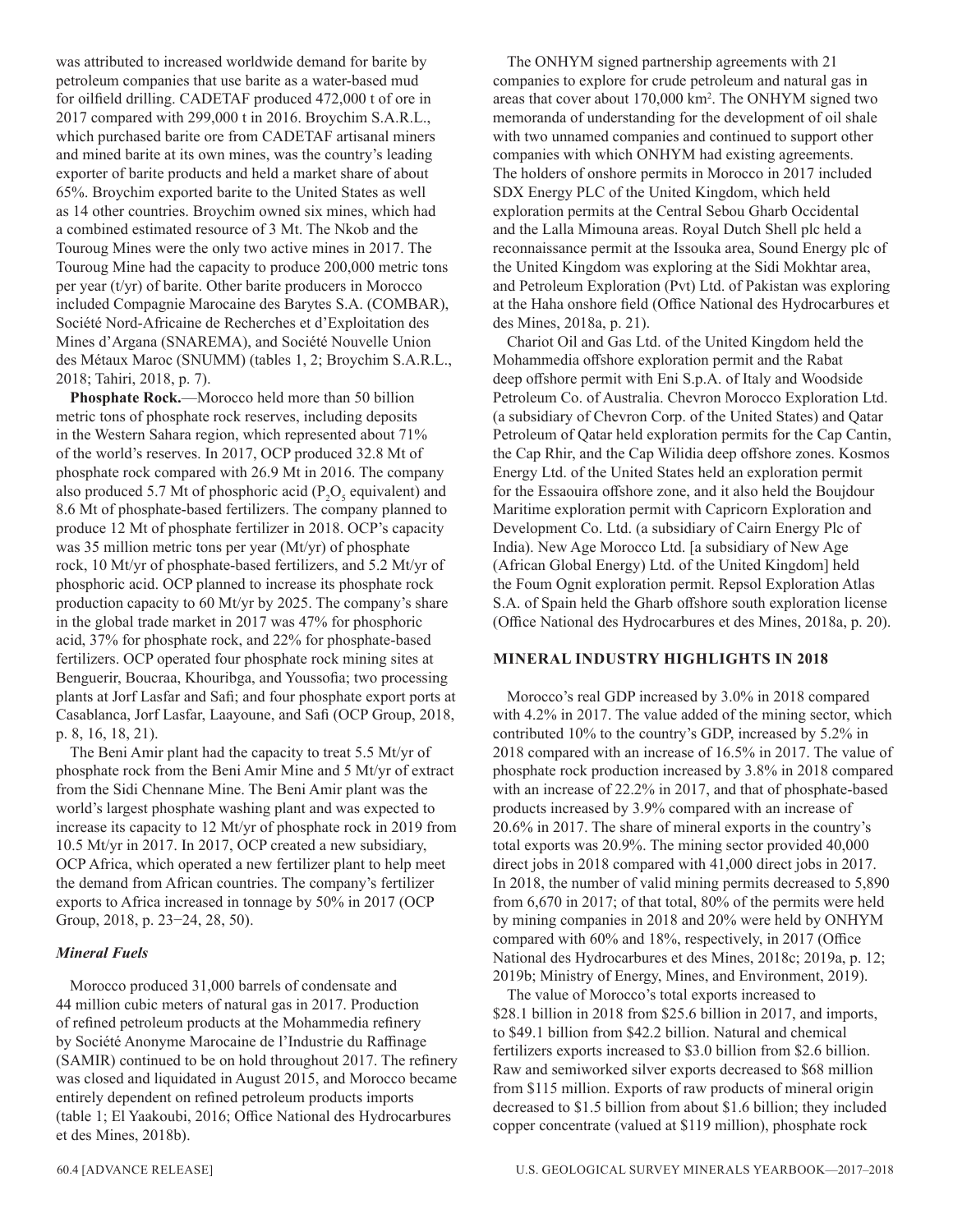(\$846 million), scrap metal (\$169 million), barite (\$86 million), lead concentrate (\$83 million), and other raw products of mineral origin (\$193 million). Phosphoric acid exports increased to \$1.4 billion from \$1.1 billion. The value of hydrocarbon and other energy products imports increased to \$8.4 billion in 2018 from \$7.2 billion in 2017; the value of sulfur imports increased to \$816 million from \$515.6 million (Bank Al-Maghrib, 2019, p. 235–239).

# **Commodity Review**

# *Metals*

**Cobalt, Copper, Lead, Nickel, and Zinc.**—Managem was the sole cobalt, copper, and nickel producer in Morocco. Managem's production of refined cobalt (cobalt cathode) decreased by 6% to 1,806 t, of which 1,236 t was processed from cobalt mined at Bou Azzer and 570 t was sourced from an unnamed third party. The company's copper concentrate output decreased by 3% to 114,532 t from 118,100 t in 2017; its zinc concentrate production also decreased, to 75,951 t from 77,173 t, owing to lower ore grade. Zinc oxide output also decreased by 6% in 2018. Managem mined zinc and lead at the Douar Hajar, the Draa Sfar, and the Tighardine Mines (table 2; Managem S.A., 2019, p. 37, 39, 43).

Production of cobalt cathodes at Managem's polymetallic mining complex in Guemassa near Marrakech was expected to increase in 2020 with the supply of 5,000 t/yr of cobalt from the Pumpi cobalt and copper mining project, which is located in Kolwezi in Lualaba Province of the Democratic Republic of Congo [Congo (Kinshasa)]. Managem was developing the Pumpi Mine and owned an 81.2% interest in it. In 2017, Managem sold 60% of its share in the Pumpi project to Wanbao Mining of China and retained a 20% share in the project (Morocco World News, 2017; Managem 2019, p. 18).

**Silver.**—Silver output by Managem at the Imiter Mine decreased by 35% to 143,645 kg in 2018 from 222,120 kg in 2017 owing to the mining of lower grade ore during the first half of 2018. The company completed the construction of a silver tailings retreatment plant at the Imiter Mine; the plant was expected to produce 30 t/yr of silver metal. The Imiter Mine had an estimated life of 12 years in 2018 and 5.9 Mt of combined resources and reserves. In March, Maya completed the National Instrument (NI) 43–101 technical report on the preliminary economic assessment of the Zgounder silver mine. The report confirmed that the mine would support the extraction of about 4 Mt of ore grading 292 g/t silver. Following the completion of exploration and development work in 2017, Maya increased its mining capacity to 500 metric tons per day (t/d) in 2018 for a targeted production of 44,000 kilograms per year (kg/yr) in 2019 and 2020. The company planned to increase its mining capacity to 2,000 t/d for a targeted production of 149,000 kg/yr of silver in 2021–27. CMT produced lead-silver and silver-zinc concentrates at its Tighza Mine in Meknes Province (Compagnie Ménière de Touissit, 2018; Managem S.A., 2019, p. 41; Maya Gold and Silver Inc., 2019).

**Tin.**—Kasbah completed the second definitive feasibility study for the Achmmach tin project, which held measured and indicated mineral resources of 14.9 Mt grading 0.85%

tin including an upgrade to the ore reserve of 7 Mt of ore grading 0.82% tin for a total of 58,000 t of probable and proved reserves. The project was expected to produce 750,000 t/yr of ore during a mine life of 10 years. Kasbah was also developing the Bou El Jaj tin project, which is located 8 km southwest of the Achmmach tin project. The Bou El Jaj project could provide supplementary feed to the planned tin-processing facility at the Achmmach Mine; the resources at Bou El Jaj included 0.5 to 1 Mt of ore grading between 0.30% and 0.50% tin for about 1,500 to 5,000 t of contained tin (Kasbah Resources Ltd., 2019, p. 3).

# *Industrial Minerals*

**Fluorspar.**—Fluorite production by SAMINE, a Managem subsidiary, decreased to 48,751 t in 2018 from 56,395 t in 2017, or by 14%. SAMINE's El Hammam Mine, which had the capacity to produce 80,000 t of acid-grade fluorspar, was the main producer of fluorspar in Morocco. Most of the company's production was exported through the Casablanca Port. GFL GM Fluorspar S.A. (a subsidiary of Gujarat Fluorochemicals Ltd. of India) began fluorspar mining at the Taourit Mine, which is located 95 km south of Nador Port in northeastern Morocco. GFL planned to increase its capacity from 40,000 t/yr of acid grade fluorspar in 2018 to 60,000 t/yr by mid-2020. Almost all fluorspar mined by GFL was exported by way of Nador Port (table 2; Managem S.A., 2019, p. 44; O'Driscoll, 2019).

**Phosphate Rock.**—OCP estimated that it held 71% of the world's reserves of phosphate ore by the end of 2018. The company produced a record 37.6 Mt of dry marketable phosphate rock in 2018; its commercial output of phosphate rock increased to 34.3 Mt from 32.8 Mt in 2017. Solid fertilizers production increased to 8.8 Mt in 2018 from 8.6 Mt in 2017, and that of phosphoric acid increased to 6.1 Mt from 5.7 Mt. OCP's phosphate products exports went to 160 clients located on five continents, including Asia (23%); Africa (21%), Europe (20%), South America (18%), North America (16%), and other unassigned destinations (2%). The company's phosphate exports included 11.3 Mt of phosphate rock, which accounted for 38% of the world's phosphate rock trade market; 8.4 Mt of phosphate fertilizers, which accounted for 23% of the phosphate fertilizers market; and 1.9 Mt of phosphoric acid, which accounted for 49% of the phosphoric acid trade market (OCP Group, 2019, p. 6, 14, 27, 29) .

In 2018, OCP began production at the Jorf Complex IV fertilizer plant, which had the capacity to produce 1 Mt/yr of phosphate fertilizers; constructed two phosphoric acid concentration units, which had a combined capacity of 360,000 t/yr; and expanded the Jorf Lasfar Terminal to be able to handle 35 Mt/yr of trade products. The company was on track to complete the construction of a 1.5-Mt/yr-capacity sulfuric acid plant, a 360,000-t/yr-capacity phosphoric acid concentration unit, and a 100,000-t/yr-capacity water soluble fertilizer plant in 2019 (OCP Group, 2019, p. 640–41).

**Potash.**—Emmerson PLC of the United Kingdom was developing the Khemisset potash project, which is located southeast of Rabat, as a low-capital-cost potash mine in Morocco. When completed, the project would be the first active potash mine in North Africa. Khemisset's Joint Ore Reserves Committee (JORC)-compliant resource estimate was 311.4 Mt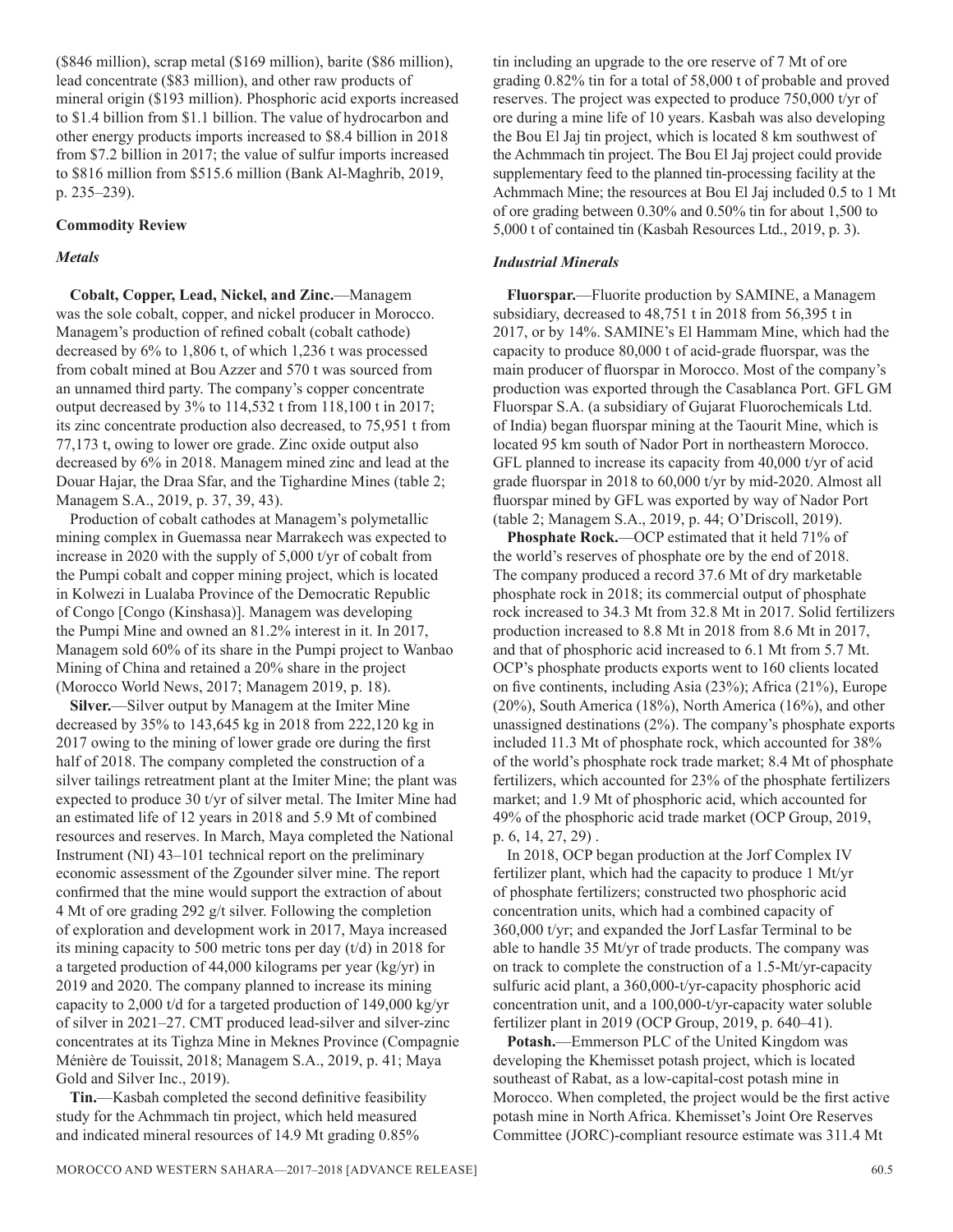of ore grading 10.2% potassium oxide  $(K_2O)$  in 2012. In 2018, Emmerson commissioned Golder Associates of Canada to carry out a scoping study. The study confirmed the potential for a potash mine that would have the capacity to produce 800,000 t/yr of  $60\%$  K<sub>2</sub>O for the first 20 years of the mine's life (Emmerson PLC, 2019).

# *Mineral Fuels*

Morocco produced 31,000 barrels of condensate and an estimated 45 million cubic meters of natural gas. Production of refined petroleum products at the Mohammedia refinery by SAMIR continued to be on hold throughout 2018. Thirteen petroleum companies were involved in hydrocarbon operations in Morocco in 2018 covering a combined area of 127,000 km2 . The Government issued 70 exploration permits, including for 42 offshore locations, and awarded two natural gas production concessions. The concessions were the Sidi Al Harati Ouest (Sebu permit) concession, which was awarded to the joint venture of SDX Energy Morocco Ltd. (a subsidiary of SDX Energy) (75% interest) and ONHYM (25% interest) and the Tendrara concession to the joint venture of Sound Energy Meridja Ltd. (a subsidiary of Sound Energy) (75% interest) and ONHYM (25% interest). ONHYM signed exploration and production agreements with Eni Maroc B.V. for the Tarfaya Offshore Shallow area; Repsol Exploration Tanfit S.L, and Shell Exploration et Production du Maroc GmbH for the Tanfit area; Sound Energy Morocco East Ltd. and Sound Energy Morocco South Ltd. (subsidiaries of Sound Energy) for the Sidi Mokhtar Onshore area; and Schlumberger Silk Rout Service Ltd. of the United States for the Grand Tendrara area (table 1; Ministry of Energy, Mines, and Environment, 2019).

# **Outlook**

Morocco continues to attract foreign direct investment to its energy and mineral sectors following the implementation of changes to its legal framework in 2015. The country is expected to remain the world's leading supplier of phosphate rock and phosphate-based fertilizers for the next 5 years as OCP continues to invest in expanding capacity at existing mines, adding new mines, and adding new concentrating, floating, and washing units at the Bou Craa, Contour-Asfi, and Khouribga-Jorf mining centers by 2030. Managem is focusing on increasing its output of cobalt cathode, copper concentrate, and silver by developing its mineral resources in Morocco through exploration studies in partnership with ONHYM.

Cobalt cathode output by Managem at the Guemassa complex is expected to increase in the next 5 years with the beginning of the supply of cobalt from the company's share at the Pumpi Mine in Congo (Kinshasa) in 2020. Silver production by Maya is expected to increase at the Zgounder Mine with the increase in mining capacity to 2,000 t/d. Kasbah plans to start tin production at the Achmmach Mine in 2020 at an average annual rate of 750,000 t/yr of ore.

Morocco's standing as a significant world supplier of acidgrade fluorspar was further solidified with the entry of GFL into Morocco's fluorite production in Taourirt Province and exports by way of Nador Port. Natural gas production is

expected to increase in the next 5 years with Sound Energy's commencement of production at the Tendrara concession in eastern Morocco and the completion of exploration and development work by SDX Energy at the Gharb basin in northern Morocco.

### **References Cited**

- Bank Al-Maghrib, 2018, Annual report 2017: Rabat, Morocco, Bank Al-Maghrib, 294 p. (Accessed February 10, 2019, at http://www.bkam.ma/ content/download/593593/6504644/RA%202017-fr.pdf.)
- Bank Al-Maghrib, 2019, Annual report 2018: Rabat, Morocco, Bank Al-Maghrib, 292 p. (Accessed November 26, 2019, at http://www.bkam.ma/ content/download/667171/7639430/RA\_2018\_FR.pdf.)
- Broychim S.A.R.L., 2018, Products: Broychim S.A.R.L. (Accessed February 18, 2019, at http://www.broychim.com/ENG/marche.html.)
- Compagnie Ménière de Touissit, 2018, Mining heritage: Compagnie Ménière de Touissit. (Accessed February 12, 2019, at http://www.miniere-touissit.com/ cmt-carte-activite.html.)
- El Yaakoubi, Aziz, 2016, Moroccan court to invite expressions of interest in refiner Samir: Thomson Reuters, November 22. (Accessed February 8, 2022, at https://news.yahoo.com/moroccan-court-invite-expressions-interest-refinersamir-064700995--sector.html
- Emmerson PLC, 2019, Khemisset project: London, United Kingdom, Emmerson PLC. (Accessed January 27, 2020, at https://www.emmersonplc.com/project.)
- Jasinski, S.M., 2019, Phosphate rock: U.S. Geological Survey Mineral Commodity Summaries 2019, p. 122–123.
- Kasbah Resources Ltd., 2018, Kasbah delivers positive Achmmach tin project definitive feasibility study: Melbourne, Victoria, Australia, Kasbah Resources Ltd. AXS release, July 16, 31 p. (Accessed February 13, 2019, at http://www.kasbahresources.com/site/PDF/1730\_0/2018AchmmachTinProjec tDefinitiveFeasibilityStudy.)
- Kasbah Resources Ltd., 2019, Bou El Jaj tin project: Melbourne, Victoria, Australia, Kasbah Resources Ltd. (Accessed January 29, 2020, at http://www.kasbahresources.com/site/PDF/1045\_0/boueljajpresentation.)
- Managem S.A., 2017, Annual report 2016: Casablanca, Morocco, Managem S.A., 127 p. (Accessed March 20, 2018, at http://www.managemgroup.com/ content/download/1309/8609/file/Managem%20-%20Annual%20Report%20 2016.pdf.)
- Managem S.A., 2018, Annual report 2017: Casablanca, Morocco, Managem S.A., 99 p. (Accessed February 12, 2019, at http://www.managemgroup.com/ content/download/1423/9278/file/Managem%20Rapport%20Annuel%20 UK%202017%20planche.pdf.)
- Managem S.A., 2019, Annual report 2018: Casablanca, Morocco, Managem S.A., 103 p. (Accessed December 30, 2019, at http://www.managemgroup.com/sites/default/files/2019-09/Managem%20 -%20Rapport%20annuel%202018\_0.pdf.)
- Maya Gold and Silver Inc., 2018, A new silver producer in Morocco: Montreal, Quebec, Canada, Maya Gold and Silver Inc., Corporate presentation, October, 31 p. (Accessed February 13, 2019, at http://mayagoldsilver.com/wp-content/ uploads/2019/01/CP\_MAYA\_Oct\_2018.pdf.)
- Maya Gold and Silver Inc., 2019, Portfolio—Zgounder: Montreal, Quebec, Canada, Maya Gold and Silver Inc. (Accessed January 28, 2020, at https://mayagoldsilver.com/projects/zgounder/.)
- McRae, M.E., 2019a, Barite: U.S. Geological Survey Mineral Commodity Summaries 2019, p. 28–29.
- McRae, M.E., 2019b, Fluorspar: U.S. Geological Survey Mineral Commodity Summaries 2019, p. 60–61.
- Ministry of Energy, Mines, and Environment, 2019, Hydrocarbons: Ministry of Energy, Mines, and Sustainable Development. (Accessed January 30, 2020, at https://www.mem.gov.ma/en/pages/secteur.aspx?e=4.)
- Morocco World News, 2017, China's Wanbao acquires 61.2% stake in Managem-owned Lamikal: Casablanca, Morocco, Morocco World News, March 30. (Accessed January 27, 2020, at https://www.moroccoworldnews.com/2017/03/212484/chinas-wanbaoacquires-61-2-stake-managem-owned-lamikal.)
- OCP Group, 2018, Annual report 2017: Casablanca, Morocco, OCP Group, 91 p. (Accessed February 12, 2019, at http://www.ocpgroup.ma/sites/default/ files/2019-01/RA%20OCP%202017%20VUK%20%281%29\_0.pdf)
- OCP Group, 2019, Annual report 2018: Casablanca, Morocco, OCP Group, 103 p. (Accessed February 12, 2020, at https://www.ocpgroup.ma/sites/ default/files/2019-12/Rapport%20annuel%20OCP%202018VF.pdf.)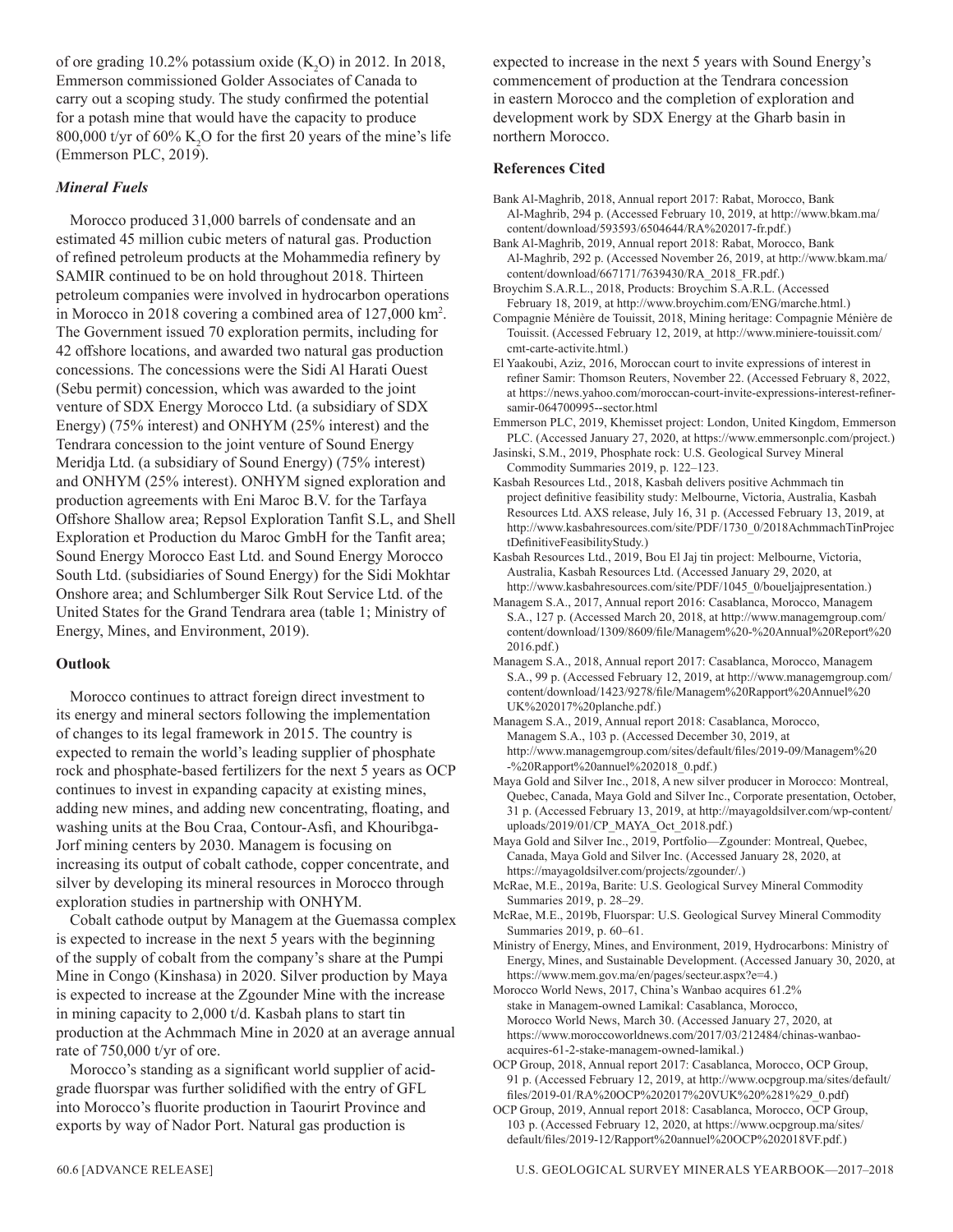O'Driscoll, Mike, 2019, New fluorspar source for European markets: Industrial Mineral Forums & Research, 2019. (Accessed December 30, 2019, at http://imformed.com/new-fluorspar-source-for-european-markets.)

Office National des Hydrocarbures et des Mines, 2018a, Annual report 2017: Rabat, Morocco, Office National des Hydrocarbures et des Mines, 45 p. (Accessed February 12, 2019, at http://www.onhym.com/pdf/Publications/ RAPPORT ar fr\_2017.pdf.)

Office National des Hydrocarbures et des Mines, 2018b, Energy overview 2017: Rabat, Morocco, Office National des Hydrocarbures et des Mines, 6 p. (Accessed February 19, 2019, at http://www.onhym.com/pdf/en/ Documentations/OVERVIEW\_ENERGY.pdf.)

Office National des Hydrocarbures et des Mines, 2018c, Mining overview 2017: Rabat, Morocco, Office National des Hydrocarbures et des Mines, 6 p. (Accessed February 19, 2019, at http://www.onhym.com/pdf/en/ Documentations/OVERVIEW\_MINING.pdf.)

Office National des Hydrocarbures et des Mines, 2019a, Mining overview 2018: Rabat, Morocco, Office National des Hydrocarbures et des Mines, 6 p. (Accessed March 23, 2021, at http://www.onhym.com/pdf/en/ Documentations/OVERVIEW\_MINING.pdf.)

Office National des Hydrocarbures et des Mines, 2019b, Rapport annuel: Rabat, Morocco, Office National des Hydrocarbures et des Mines, 96 p. (Accessed April 20, 2020, at http://www.onhym.com/pdf/Publications/RAPPORT\_ar\_ fr\_2018.pdf.)

Silver Institute, The, 2018, World silver survey 2018: The Silver Institute, 100 p. (Accessed February 11, 2019, at https://www.silverinstitute.org/wp-content/ uploads/2018/04/2018WorldSilverSurvey.pdf.)

Tahiri, Mohamed, 2018, [Traditional mining activity—Current state and outlook], *in* 15th Arab International Mineral Resources Conference, November 26−28, Cairo, Egypt: Rabat, Morocco, Arab Industrial Development and Mining Organization, 17 p.

United Nations Conference on Trade and Development, 2018, World investment report 2018: Geneva, Switzerland, United Nations Conference on Trade and Development, 193 p. (Accessed February 12, 2019, at http://unctad.org/en/ PublicationsLibrary/wir2018\_en.pdf.)

U.S. Census Bureau, 2018a, U.S. exports to Morocco from 2008 to 2017 by 5-digit end-use code: U.S. Census Bureau. (Accessed March 12, 2018, at http://www.census.gov/foreign-trade/statistics/product/enduse/exports/ c7140.html.)

U.S. Census Bureau, 2018b, U.S. imports from Morocco from 2008 to 2017 by 5-digit end-use code: U.S. Census Bureau. (Accessed March 12, 2018, at http://www.census.gov/foreign-trade/statistics/product/enduse/imports/ c7140.html.)

World Bank, The, 2019, The state of artisanal and small-scale mining sector 2019 from Delve: Washington, DC, The World Bank, 85 p. (Accessed April 15, 2020, at https://www.pactworld.org/state%20of%20asm.)

# **WESTERN SAHARA**

Western Sahara is a desert area bordering the Atlantic Ocean between Mauritania and Morocco. About 75% of the Western Saharan territory was administered by the Government of Morocco, and the remaining 25% was under the administration of the Popular Front for the Liberation of the Saguia el Hamra and Rio de Oro (Polisario). The issue of sovereignty for Western Sahara, which was claimed by the Government of Morocco, the Saharawi Arab Democratic Republic (SADR), and the Polisario, remained unresolved as of yearend 2018. Western Sahara's economy is dependent on fishing, pastoral nomadism, and phosphate rock mining. Cement and phosphate rock production, and offshore crude petroleum and natural gas exploration were the main mining activities that were carried out in the territory (U.S. Central Intelligence Agency, 2019).

The Phosboucraa mining center, which was owned by Phosphate de Bou Craa S.A. (Phosboucraa), was the main mineral production facility in Western Sahara. Phosboucraa was a majority-owned subsidiary of OCP Group responsible for mining, beneficiation, transportation, and marketing of

phosphate rock at the Phosboucraa Mine. Phosboucraa extracted 1.9 Mt of phosphate rock in 2016 (the latest year for which comprehensive data were available), of which 1.8 Mt was from commercial production. The company had the capacity to produce 3 Mt/yr of phosphate rock. The Phosboucraa Mine had the world's longest conveyor belt; the mine held 800 Mt of phosphate rock ore, which accounted for 2% of Morocco and Western Sahara's reserves. The mine employed 2,200 people (OCP Group, 2017, p. 32, 37).

Phosphate rock mined in Western Sahara was moved by the conveyor belt for more than 100 km to the Laayoune Wharf. The wharf contained a docking terminal for loading ships with phosphate ore and an intermediate dock for unloading ships carrying fuel oil to supply the phosphate processing plant. Phosboucraa completed building a new drying plant dedicated to exports, along with a new washing plant with an integrated flotation unit, and a new storage and handling facility (OCP Group, 2018, p. 21–22).

Ciments du Maroc owned and operated a clinker mill at Laayoune. Clinker was shipped from the Safi cement plant in western Morocco. The mill had the capacity to produce 500,000 t/yr of cement. Other cement components, such as limestone, gypsum, and pozzolan, were sourced from nearby quarries located in Western Sahara (Ciments du Maroc, 2019).

ONHYM carried out seven exploration studies for metals in southern Western Sahara in 2017; these studies were located at Al Warma (gold), Chenna (gold), Lafhouda (iron ore, niobium, and rare-earth elements), Lafhouda-Drag (niobium, rare-earth elements, tantalum, and uranium), Tlayha (gold and uranium), Tizegzaouine (copper, gold, and silver), and Twihinate-Lamlaga (gold, iron ore, molybdenum, niobium, rare-earth elements, tantalum, and uranium). Metalex Ventures Ltd. of Canada conducted exploration studies for copper and gold at the Tichla Awserd region in partnership with ONHYM in 2017 (Office National des Hydrocarbures et des Mines, 2018b, p. 37).

Several petroleum companies were exploring for crude petroleum and natural gas offshore of and onshore in Western Sahara. They included San Leon Energy plc of Ireland, which operated the Tarfaya onshore block and the Zag offshore block through its subsidiary San Leon Morocco Ltd.; Glencore plc of Switzerland, which held an exploration license at the Boujdour Offshore Shallow block; Cairn Energy PLC; Eni Maroc B.V. of Italy, which was exploring for oil at the Tarfaya Offshore Shallow; New Age (African Global Energy) Ltd., Petromaroc Corp. plc, Teredo Oils Ltd., and Xplorer PLC (all of the United Kingdom); and Kosmos Energy Ltd. of the United States, which was exploring at the Boujdour Maritime block (Office National des Hydrocarbures et des Mines, 2018a, p. 22−23).

# **MINERAL INDUSTRY HIGHLIGHTS IN 2018**

In 2018, Capricorn Exploration and Development Co. Ltd. of the United Kingdom, Glencore, and Kosmos Energy ended their exploration activity and interest in the Cap Boujdour Maritime petroleum and natural gas permits, which are located offshore Western Sahara. Kosmos Energy attributed its decision to its plan to focus on other projects in Mauritania and Senegal (Western Sahara Resources Watch, 2018; Office National des Hydrocarbures et des Mines, 2019).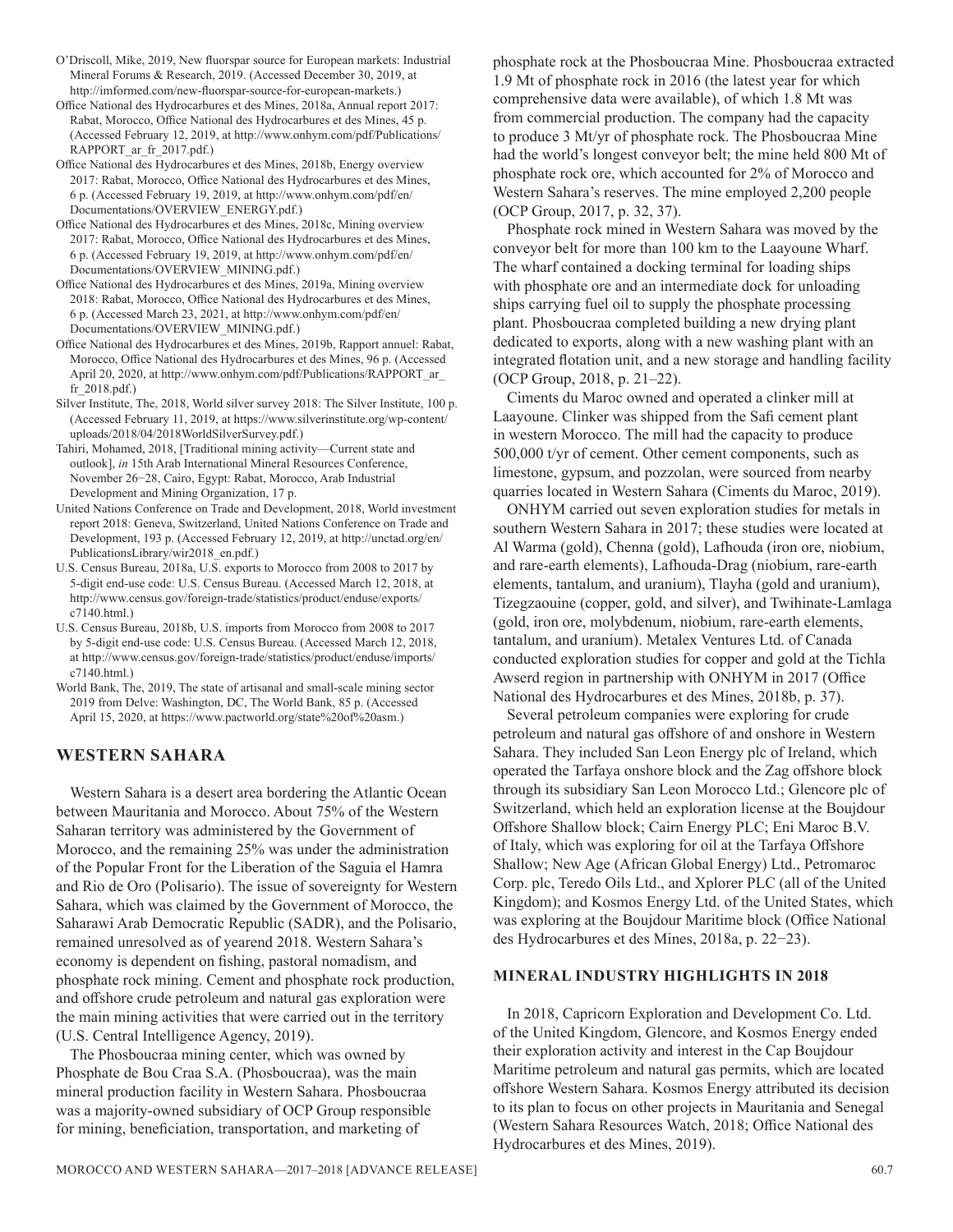# **References Cited**

Ciments du Maroc, 2019, Centre de broyage Laâyoune: Ciments du Maroc. (Accessed December 20, 2019, at https://www.cimentsdumaroc.com/fr/ centre-de-broyage-de-laayoune.)

- OCP Group, 2017, Annual report 2016: Casablanca, Morocco, OCP Group, 97 p. (Accessed December 19, 2019, at http://www.ocpgroup.ma/sites/default/files/ alldocs/RA%20OCP%202016%20VUK.pdf.)
- OCP Group, 2018, Annual report 2017: Casablanca, Morocco, OCP Group, 91 p. (Accessed February 12, 2019, at https://corpo.ocpgroup.ma/sites/default/ files/2019-03/RA%20OCP%202017%20VUK%20%281%29\_0.pdf.)
- Office National des Hydrocarbures et des Mines, 2018a, Rapport annuel 2017: Rabat, Morocco, Office National des Hydrocarbures et des Mines, 45 p. (Accessed February 12, 2019, at http://www.onhym.com/pdf/Publications/ RAPPORT ar fr 2018.pdf.)
- Office National des Hydrocarbures et des Mines, 2018b, Withdrawal of Kosmos Energy and Capricorn from the Boujdour Maritime licenses: Rabat, Morocco, Office National des Hydrocarbures et des Mines press release, February 6. (Accessed December 30, 2019, at http://www.onhym.com/component/ content/article/8-slier/479-6-fevrier-2018-retrait-de-kosmos-energy-etcapricorn-des-permis-de-boujdour-maritime.html.)
- Office National des Hydrocarbures et des Mines, 2019, Annual report 2018: Rabat, Morocco, Office National des Hydrocarbures et des Mines, 51 p. (Accessed April 14, 2012, at http://www.onhym.com/pdf/Publications/ annual%20report%202018.pdf.)
- U.S. Central Intelligence Agency, 2019, Western Sahara, *in* The world factbook: U.S. Central Intelligence Agency, January 15. (Accessed February 13, 2019, at https://www.cia.gov/library/publications/the-world-factbook/geos/wi.html.)
- Western Sahara Resources Watch, 2018, Kosmos and Cairn have pulled out of Western Sahara: Western Sahara Resources Watch, February 7. (Accessed December 30, 2019, at https://www.wsrw.org/a249x4080.)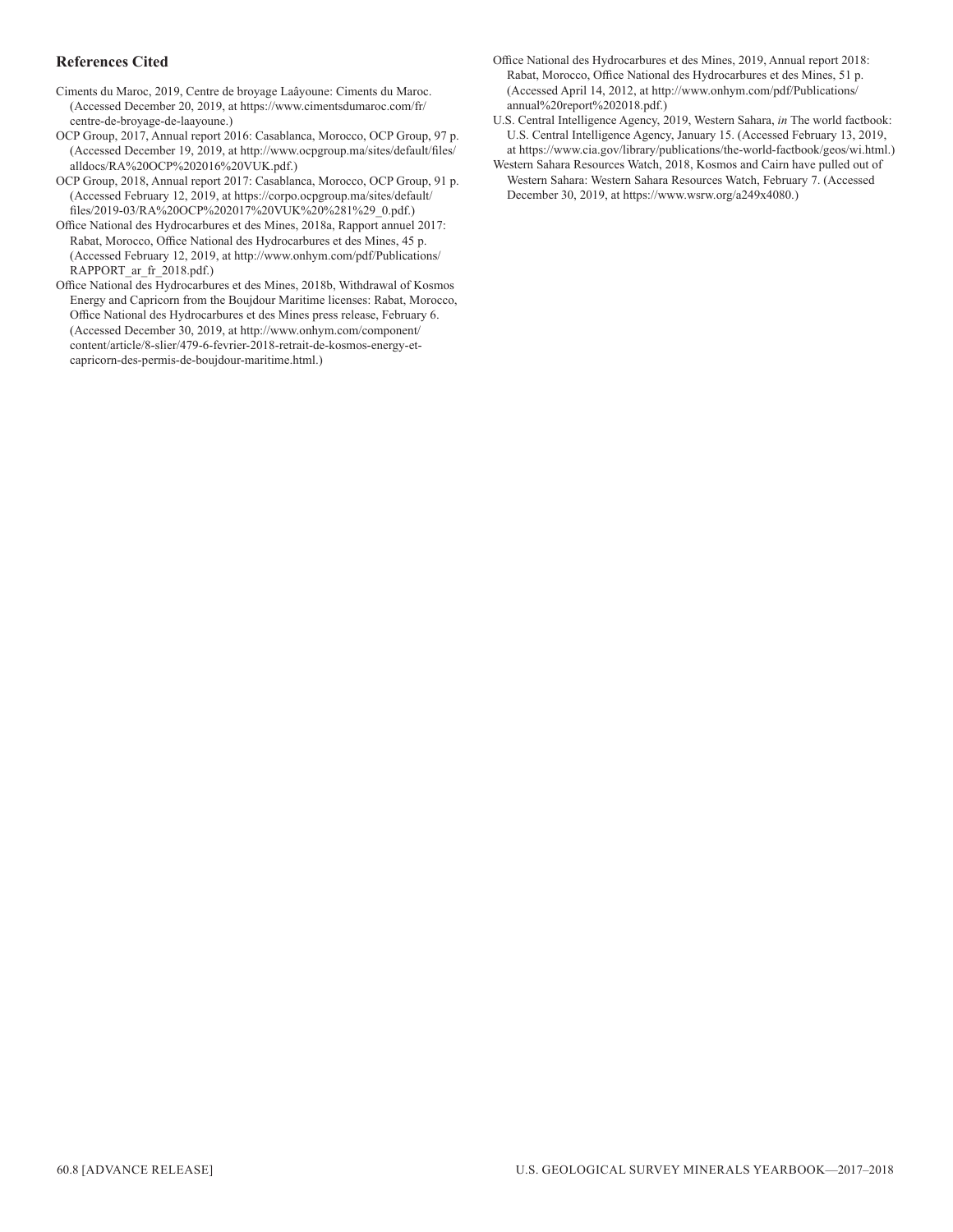#### TABLE 1

#### MOROCCO AND WESTERN SAHARA: PRODUCTION OF MINERAL COMMODITIES $^{1\ast}$

# (Metric tons, gross weight, unless otherwise specified)

| Commodity <sup>2</sup>                            |                      | 2014                  | 2015                     | 2016                                                                              | 2017                     | 2018                     |
|---------------------------------------------------|----------------------|-----------------------|--------------------------|-----------------------------------------------------------------------------------|--------------------------|--------------------------|
| <b>METALS</b>                                     |                      |                       |                          |                                                                                   |                          |                          |
| Cobalt:                                           |                      |                       |                          |                                                                                   |                          |                          |
| Mine:                                             |                      |                       |                          |                                                                                   |                          |                          |
| Cobalt ore, recoverable                           |                      | 21,500                | 22,460                   | 23,900                                                                            | $32,000$ $\degree$       | 35,390                   |
| Co content <sup>e, <math>\frac{3}{3}</math></sup> |                      | $1,400$ <sup>r</sup>  | $1,500$ <sup>r</sup>     | $1,600$ <sup>r</sup>                                                              | 2,300                    | 2,100                    |
| Refinery, metal                                   |                      | 1,391                 | 1,982                    | 2,081                                                                             | 1,924                    | 1,806                    |
| Copper, mine, concentrates:                       |                      |                       |                          |                                                                                   |                          |                          |
| Gross weight                                      |                      | 66,480                | 95,542 4                 | 113,219                                                                           | 118,100 <sup>5</sup>     | 114,532                  |
| Cu content                                        |                      | $16,600$ <sup>r</sup> | $24,000$ r, e            | $28,000$ r, e                                                                     | $30,000$ e               | $29,000$ e               |
| Gold, mine, Au content                            | kilograms            | 212                   | 292 r                    | $174$ <sup>r</sup>                                                                | 220                      | 200 e                    |
| Iron ore, mine:                                   |                      |                       |                          |                                                                                   |                          |                          |
| Gross weight                                      |                      | 22,910                | 17,860                   | 15,300                                                                            | 100,300                  | $100,300$ e              |
| Fe content <sup>e</sup>                           |                      | $12,366$ <sup>r</sup> | $9,644$ <sup>r</sup>     | 8,300                                                                             | 55,000                   | 55,000                   |
| Iron and steel, steel:                            |                      |                       |                          |                                                                                   |                          |                          |
| Raw steel                                         |                      | 501,000 r             | 516,000                  | 520,000                                                                           | 550,000                  | 600,000                  |
| Products, hot-rolled                              |                      | 970,000               | $1,200,000$ <sup>e</sup> | $1,200,000$ <sup>e</sup>                                                          | 950,000 °                | $1,000,000$ <sup>e</sup> |
| Lead:                                             |                      |                       |                          |                                                                                   |                          |                          |
|                                                   |                      |                       |                          |                                                                                   |                          |                          |
| Mine, concentrate:                                |                      | 39,070                | 45,650                   | 40,690                                                                            | 53,990                   | 70,962                   |
| Gross weight<br>Pb content                        |                      | $27,300$ e            | $32,165$ <sup>r</sup>    | 28,670 r                                                                          | 38,041                   | $50,000$ e               |
|                                                   |                      | 600                   |                          | ш.                                                                                |                          |                          |
| Products, cuprous matte,                          |                      |                       | $\overline{a}$           |                                                                                   | $\overline{\phantom{a}}$ |                          |
| Refinery, secondary <sup>e</sup>                  |                      | 15,000                | 14,000                   | $11,000$ <sup>r</sup>                                                             | 8,000                    | 10,000                   |
| Manganese, mine, largely chemical-grade:6         |                      |                       |                          |                                                                                   |                          |                          |
| Gross weight                                      |                      | 91,271                | 71,700                   | 68,330                                                                            | 99,000                   | 53,000 $^{\circ}$        |
| $Mn$ content <sup>7</sup>                         |                      | 52,500 r, $e$         | $38,000$ e               | 36,200 $r, e$                                                                     | 59,000 $^{\circ}$        | $28,000$ $\degree$       |
| Mercury, Hg content <sup>e</sup>                  |                      | $\,$ 8 $\,$           | 5                        | 5                                                                                 | 10                       | 10                       |
| Nickel, Ni content, chemicals, nickel hydroxide8  |                      | $220$ <sup>r</sup>    | 203                      | 188                                                                               | 196                      | 200 <sup>e</sup>         |
| Silver, mine, Ag content                          | kilograms            | 270,000 r             | 298,000 r                | 337,000 r                                                                         | 362,000                  | 348,000                  |
| Zinc:                                             |                      |                       |                          |                                                                                   |                          |                          |
| Mine:                                             |                      |                       |                          |                                                                                   |                          |                          |
| Gross weight                                      |                      | 89,570                | 106,010                  | 84,850                                                                            | 101,900                  | 112,000                  |
| Zn content <sup>e</sup>                           |                      | 45,000                | 53,000 r                 | 42,000                                                                            | 51,000                   | 56,000                   |
| Products, zinc oxide                              |                      | 7,166                 | 4,890                    | 5,180                                                                             | 7,594                    | 8,000 °                  |
| INDUSTRIAL MINERALS                               |                      |                       |                          |                                                                                   |                          |                          |
| Arsenic trioxide                                  |                      | $3,863$ <sup>r</sup>  | 7,566                    | 6,122                                                                             | 6,879                    | 6,000 °                  |
| Barite                                            |                      | 1,006,600             | 1,212,130                | 668,500                                                                           | 818,010                  | 940,000 °                |
| Cement, hydraulic                                 | thousand metric tons | $14,320$ <sup>r</sup> | $14,460$ <sup>r</sup>    | $14,260$ <sup>r</sup>                                                             | 14,850                   | 15,300                   |
| Clay:                                             |                      |                       |                          |                                                                                   |                          |                          |
| Bentonite                                         |                      | 98,757                | 92,290                   | 103,230                                                                           | 174,546                  | $170,000$ $\degree$      |
| Fuller's earth, smectite                          |                      | 73,500                | 84,570                   | 141,760                                                                           | 119,070                  | $85,000$ e               |
| Montmorillonite, ghassoul                         |                      | 810                   | 1,160                    | 910                                                                               | 420                      | $1,000$ $^{\circ}$       |
| Feldspar <sup>e</sup>                             |                      | 45,000                | 45,000                   | 35,000                                                                            | 40,000                   | 40,000                   |
| Fertilizers, solid                                | thousand metric tons | 4,800                 | 5,210                    | 6,960                                                                             | 8,600                    | 8,800                    |
| Fluorspar, acid grade <sup>5</sup>                |                      | 74,854                | 73,879 r                 | 66,584 <sup>r</sup>                                                               | 56,395                   | 48,751                   |
| Phosphate rock: <sup>9</sup>                      |                      |                       |                          |                                                                                   |                          |                          |
| Gross weight                                      | thousand metric tons | 27,390                | 26,264                   | 26,900                                                                            | 32,800                   | 34,300                   |
| $P_2O_5$ content                                  | do.                  | $8,460$ <sup>r</sup>  | 8,404                    | 8,607                                                                             | 10,300                   | 11,000                   |
| Phosphate, compounds, phosphoric acid             | do.                  | 5,000                 | 4,500                    | 4,930                                                                             | 5,700                    | 6,100                    |
| Salt, rock                                        |                      | 459,160               | 555,760                  | 634,610                                                                           | 659,260                  | $660,000$ e              |
| Sulfur:                                           |                      |                       |                          |                                                                                   |                          |                          |
| All forms, S content                              |                      | 60,000                | 40,000 r, e              | $\hspace{0.1cm} \ldots \hspace{0.1cm} \hspace{0.1cm}^{\hspace{0.1cm} \mathrm{r}}$ | $\sim$                   |                          |
| Compounds, sulfuric acid                          | thousand metric tons | $15,000$ $\degree$    | $15,000$ $\degree$       | $14,823$ <sup>r</sup>                                                             | 16,905                   | 18,161                   |
|                                                   |                      |                       |                          |                                                                                   |                          |                          |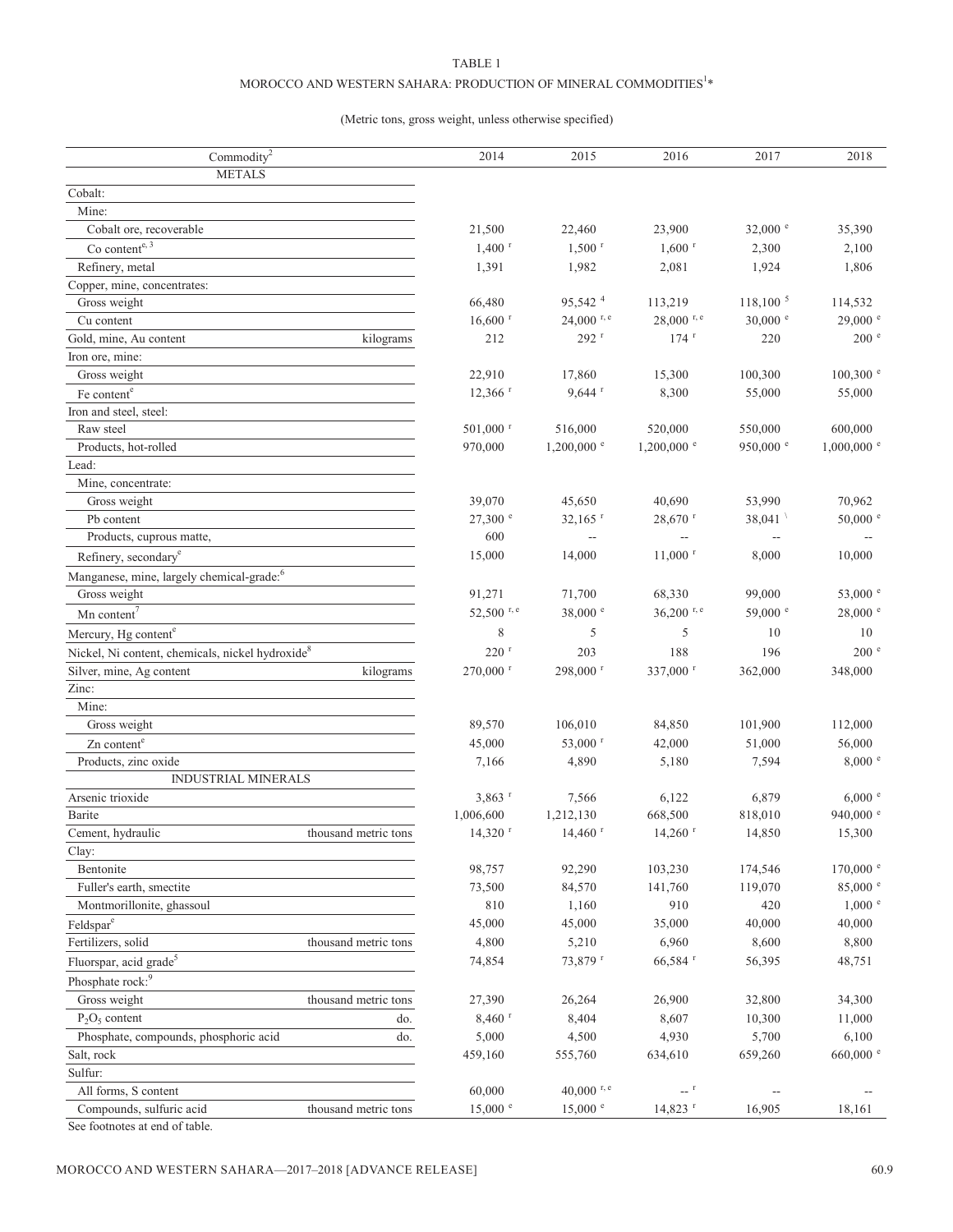#### TABLE 1—Continued

### MOROCCO AND WESTERN SAHARA: PRODUCTION OF MINERAL COMMODITIES $^{\mathrm{1}}\ast$

#### (Metric tons, gross weight, unless otherwise specified)

| Commodity <sup>2</sup><br>MINERAL FUELS AND RELATED MATERIALS |                            | 2014   | 2015                  | 2016   | 2017 | 2018            |
|---------------------------------------------------------------|----------------------------|--------|-----------------------|--------|------|-----------------|
|                                                               |                            |        |                       |        |      |                 |
| Natural gas, dry basis                                        | million cubic meters       | 44     | 41                    | $44^t$ | 44   | 45 <sup>e</sup> |
| Petroleum:                                                    |                            |        |                       |        |      |                 |
| Condensate                                                    | thousand 42-gallon barrels | 37     | 36                    | 35     | 31   | 31              |
| Refinery:                                                     |                            |        |                       |        |      |                 |
| Distillate fuel oil                                           | do.                        | 16,443 | 9,044                 | $-$    |      |                 |
| Gasoline                                                      | do.                        | 2,876  | 1,582                 | $- -$  | --   | --              |
| Jet fuel                                                      | do.                        | 7,185  | 3,952                 | $-$    |      |                 |
| Liquefied petroleum gas                                       | do.                        | 9,915  | 5,453                 | $- -$  | --   |                 |
| Residual fuel oil                                             | do.                        | 10.026 | $5,514$ <sup>r</sup>  | $- -$  | --   |                 |
| Other                                                         | do.                        | 1,555  | 855                   | $- -$  | --   | --              |
| Total                                                         | do.                        | 48,000 | $26,400$ <sup>r</sup> | $- -$  | --   | --              |

<sup>e</sup>Estimated. <sup>r</sup>Revised. do. Ditto. -- Zero.

<sup>1</sup>Table includes data available through January 13, 2020. All data are reported unless otherwise noted. Totals and estimated data are rounded to no more than three significant digits; may not add to totals shown.

<sup>2</sup>In addition to the commodities listed, gypsum, perlite, and a variety of crude construction materials may have been produced, but available information was inadequate to make reliable estimates of output.

<sup>3</sup>Cobalt content of concentrate estimated from reported gross weight.

4 Managem Annual report 2016.

5 Managem Annual report 2017.

 ${}^{6}$ Reported by the country or producer(s).

 $^7$ Mn content, 84% MnO<sub>2</sub>.

<sup>8</sup>Represents recoverable mine production of nickel.

<sup>9</sup>Includes production from Western Sahara.

**\*Note:** Effective on December 10, 2020, the U.S. Government recognizes the sovereignty of Morocco over all the territory of former Western Sahara. The information in this table reflects the situation at the time of reporting.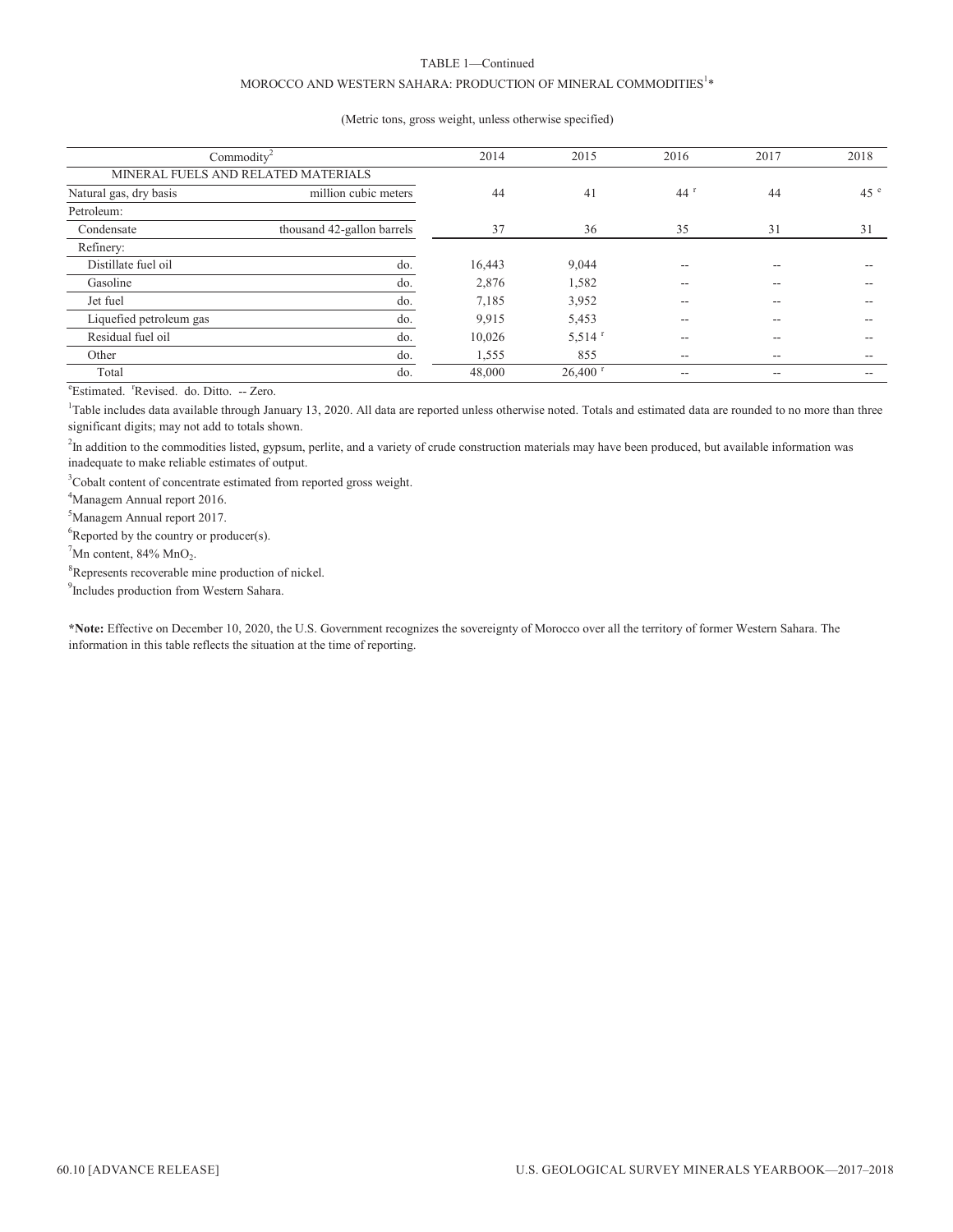#### TABLE 2

# MOROCCO AND WESTERN SAHARA: STRUCTURE OF THE MINERAL INDUSTRIES IN 2018\*

# (Metric tons unless otherwise specified)

|                        |                                                                                                                                                 |                                                              | Annual    |
|------------------------|-------------------------------------------------------------------------------------------------------------------------------------------------|--------------------------------------------------------------|-----------|
| Country and commodity  | Major operating companies and major equity owners                                                                                               | Location of main facilities                                  | capacity  |
| <b>MOROCCO</b>         |                                                                                                                                                 |                                                              |           |
| Arsenic trioxide       | Compagnie de Tifnout Tighanimine (CTT) (Managem S.A.,<br>55.2%, and Société Métallurgique d'Imiter, 20%)                                        | Mine at Guemassa, Marrakech                                  | 6,100     |
| Barite                 | Central d'Achat et de Développement de la Région Minière du<br>Tafilalet et de Figuig (CADETAF) (artisanal miners)                              | Mines at Errachidia, Figuig, and<br>Tafilalet                | 500,000   |
| Do.                    | Broychim S.A.R.L.                                                                                                                               | Plant at Casablanca                                          | 120,000   |
| Do.                    | do.                                                                                                                                             | Plant at Safi                                                | 30,000    |
| Do.                    | do.                                                                                                                                             | Nkob Mine, Ouarzazate                                        | 100,000   |
| Do.                    | do.                                                                                                                                             | Touroug Mine, Er Rachidia<br>Province                        | 200,000   |
| Do.                    | Compagnie Marocaine des Barytes S.A. (COMABAR)<br>[Norbar Minerals AS, 55%, and Office National<br>des Hydrocarbures et des Mines (ONHYM), 45%] | Mine at Tlet Ighoud, Safi                                    | 160,000   |
| Do.                    | do.                                                                                                                                             | Mine at Zelmou, Figuig                                       | 110,000   |
| Do.                    | Société Nord Africaine de Recherches et d'Exploitation<br>des Mines d'Argana (SNAREMA)                                                          | Mine at Seksaoua, Marrakech                                  | 120,000   |
| Do.                    | Société Nouvelle Union des Metaux Maroc (SNUMM)                                                                                                 | Mine at Jbel Abdellah,                                       | 12,000    |
| Do.                    | Société Nord Africaine de Recherches et d'Exploitation<br>des Mines d'Argana (SNAREMA)                                                          | Mine at Argana                                               | 30,000    |
| Do.                    | North African Industrial Minerals Exploration S.A.R.L.                                                                                          | Trebia Mine, Nador                                           | NА        |
| Barite, chemical grade | Compagnie Marocaine des Barytes S.A. (COMABAR)<br>[Norbar Minerals AS, 55%, and Office National des<br>Hydrocarbures et des Mines (ONHYM), 45%] | Mine at Azzouzet-Tidiennit                                   | 5,000     |
| Do.                    | North African Industrial Minerals Exploration S.A.R.L.                                                                                          | Trebia Mine, Nador region                                    | NA        |
| Do.                    | Artisanal miners                                                                                                                                | Mines at Errachidia, Figuig, and<br>Tafilalet                | 6,000     |
| Cement, portland       | Asment de Temara (Vtorantim Cimentos S.A.)                                                                                                      | Kiln and mill at Temara                                      | 1,200,000 |
| Do.                    | Ciments de L'Atlas (CIMAT)                                                                                                                      | Kiln and mill at Beni Mellal,<br>Béni Mellal-Khénifra Region | 1,600,000 |
| Do.                    | do.                                                                                                                                             | Kiln and mill at Settat,<br>Chaouia-Ouardigha                | 1,600,000 |
| Do.                    | Ciments du Maroc S.A. (HeidelbergCement AG, 58.3%)                                                                                              | Kiln and mill at Ait Baha                                    | 2,200,000 |
| Do.                    | do.                                                                                                                                             | Kiln and mill at Marrakech                                   | 1,300,000 |
| Do.                    | do.                                                                                                                                             | Kiln and mill at Safi                                        | 1,000,000 |
| Do.                    | do.                                                                                                                                             | Clinker mill at El Jadida                                    | 450,000   |
| Do.                    | do.                                                                                                                                             | Clinker mill at Jorf Lasfar                                  | 450,000   |
| Do.                    | LafargeHolcim Maroc S.A. (LafargeHolcim Group, 50%)                                                                                             | Kiln and mill at Bouskoura, near<br>Casablanca               | 3,000,000 |
| Do.                    | do.                                                                                                                                             | Kiln and mill at Tetouan                                     | 2,500,000 |
| Do.                    | do.                                                                                                                                             | Cadem clinker mill at Meknes                                 | 1,750,000 |
| Do.                    | do.                                                                                                                                             | Tamuda kiln and mill, Tetouan                                | 800,000   |
| Do.                    | do.                                                                                                                                             | Grinding unit at Tangier                                     | 1,000,000 |
| Do.                    | do.                                                                                                                                             | Kiln and mill at Oujda                                       | 1,300,000 |
| Do.                    | do.                                                                                                                                             | Kiln and mill at Settat                                      | 1,700,000 |
| Do.                    | do.                                                                                                                                             | Kiln and mill at Fes, Ras El Ma                              | 1,300,000 |
| Do.                    | do.                                                                                                                                             | Clinker mill AT Fes, Doukkarat                               | 600,000   |
| Do.                    | do.                                                                                                                                             | Clinker mill at Nador                                        | 400,000   |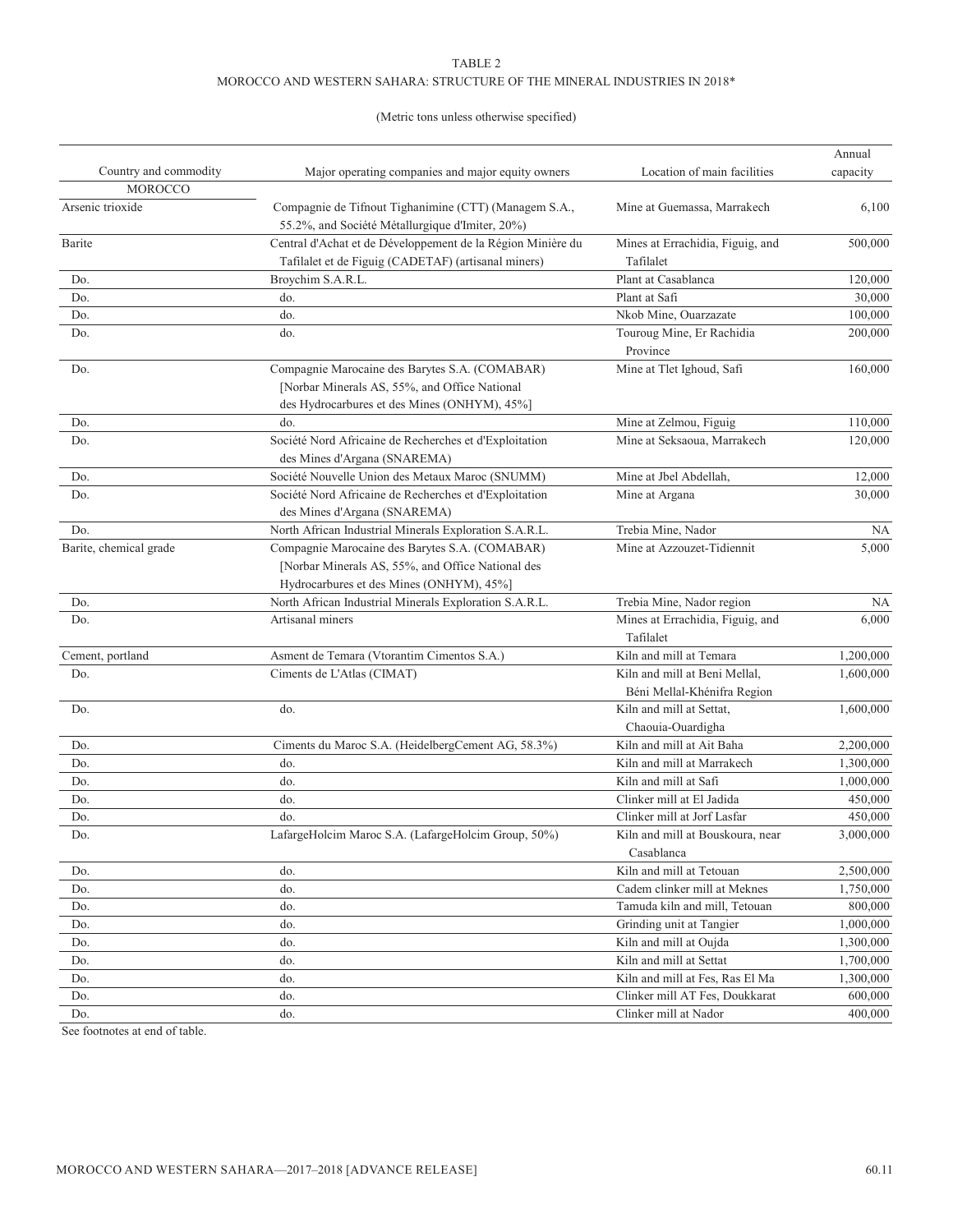# TABLE 2—Continued MOROCCO AND WESTERN SAHARA: STRUCTURE OF THE MINERAL INDUSTRIES IN 2018\*

# (Metric tons unless otherwise specified)

| MOROCCO-Continued<br>Clay:<br>Bentonite<br>Société d'Exploitation des Mines du Rif (SEFERIF) [Office<br>Mine at Bou Hoed, near Ouixane<br>15,000<br>National des Hydrocarbures et des Mines (ONHYM), 100%]<br>Mine at Aferha<br>Société Miniere Bentonite d'Afarha S.A. [Grupo Tolsa, 80%,<br>9,200<br>Do.<br>and Office National des Hydrocarbures et des<br>Mines (ONHYM), 20%]<br>Société du Ghassoul et de ses Derives SEFRIOUI SA<br>Montmorillonite, ghassoul<br>Mine at Tamdafelt<br>NA.<br>Antonio Reyes Mines S.A.<br>Mine at Haddou Ammar, Nador<br>Do.<br>NA.<br>Cobalt:<br>Ore, gross weight<br>Compagnie de Tifnout Tighanimine (CTT) (Managem S.A.)<br>Bou-Azzer Mine, Ouarzazate<br>200,000<br>Guemassa polymetallic plant,<br>Metal<br>do.<br>2,500<br>Marrakech<br>Compagnie Minière de Guemassa (CMG) [Managem S.A.,<br>Copper, mine, concentrate<br>Douar Hajar Mine, Guemassa,<br>18,000<br>70.77%, and Office National des Hydrocarbures et des Mines<br>Marrakech<br>(ONHYM), 29.23%]<br>Akka Gold Mining Co. (AGM) [Managem S.A., 50.02%, and<br>Akka and Quansimi Mines<br>Do.<br>50,000<br>Office National des Hydrocarbures et des Mines (ONHYM),<br>at Iourim, Tiznit<br>16.07%<br>Compagnie Miniere de Oumjrane S.A. (CMO)<br>Oumjrane Mine, Er Rachidia<br>Do.<br>20,000<br>(Managem S.A., 100%)<br>Société Minière de Bou Gaffer (SOMIFER)<br>Bleida Mine, central<br>Do.<br>50,000<br>Anti-Atlas<br>(Managem S.A., 100%)<br>GFL GM Fluorspar SA (Gujarat Fluorochemicals Ltd., 100%)<br>Mine at Taourirt Province<br>40,000<br>Fluorspar, concentrate<br>Société Anonyme d'Entreprises Minières (SAMINE)<br>Do.<br>El Hammam Mine, Khemisset<br>100,000<br>(Managem S.A., 100%)<br>Iron ore:<br>Crude ore<br>Société d'Exploitation des Mines du Rif (SEFERIF)<br>Mine at Bouhoua, Nador<br>120,000<br>[Office National des Hydrocarbures et des Mines (ONHYM),<br>100%]<br>Compagnie Minière de Guemassa (CMG) [Managem S.A., 74%,<br>Bou Azzer Mine,<br>29,900<br>Concentrated<br>and Bureau de Recherches de Participations Minières<br>Guemassa<br>(BRPM), 23.08%]<br>Compagnie Minière de Touissit (CMT) (Emerging Capital<br>Mine at Touissit, Jerada<br>Do.<br>73,000<br>Partners, 50%, and Truffle Capital, 50%)<br>Lead:<br>6,000<br>Mines at Errachidia, Figuig, and<br>Mine<br>Artisanal miners<br>Tafilalet<br>Mine at Tighza, Meknes Province<br>Do.<br>Compagnie Minière de Touissit (CMT)<br>15,000<br>Plant at Oued El Heimer<br>Secondary<br>70,000<br>Société des Fonderies de Plomb de Zellidja (SFPZ)<br>(Zellidja S.A., 50.4%)<br>Lafarge Calincor Maroc (Lafarge Group)<br>Two kilns at Tlad Loulad<br>180,000<br>Société Anonyme Chérifienne d'Etudes Minières (SACEM)<br>Mine at Imini, Ouarzazate<br>14,000<br>Manganese, concentrate<br>[Bureau de Recherches de Participations Minières (BRPM),<br>43%, and Compagnie Minière de l'Ogooué SA (COMILOG),<br>$30%$ ]<br>million cubic<br>Joint venture of SDX Energy PLC, 75%, and Office National<br>Sebou gasfield, near Kenitra<br>64<br>des Hydrocarbons et des Mines (ONHYM), 25%<br>meters<br>Joint venture of Sound Energy PLC, 75%, and Office National<br>Do.<br>Greater Tendrara gasfield,<br>620<br>do.<br>des Hydrocarbons et des Mines (ONHYM), 25%<br>Figuig<br>Guemassa metal complex,<br>Compagnie de Tifnout Tighanimine (CTT) (Managem S.A.)<br>250<br>Marrakech |                       |                                                   |                             | Annual   |
|--------------------------------------------------------------------------------------------------------------------------------------------------------------------------------------------------------------------------------------------------------------------------------------------------------------------------------------------------------------------------------------------------------------------------------------------------------------------------------------------------------------------------------------------------------------------------------------------------------------------------------------------------------------------------------------------------------------------------------------------------------------------------------------------------------------------------------------------------------------------------------------------------------------------------------------------------------------------------------------------------------------------------------------------------------------------------------------------------------------------------------------------------------------------------------------------------------------------------------------------------------------------------------------------------------------------------------------------------------------------------------------------------------------------------------------------------------------------------------------------------------------------------------------------------------------------------------------------------------------------------------------------------------------------------------------------------------------------------------------------------------------------------------------------------------------------------------------------------------------------------------------------------------------------------------------------------------------------------------------------------------------------------------------------------------------------------------------------------------------------------------------------------------------------------------------------------------------------------------------------------------------------------------------------------------------------------------------------------------------------------------------------------------------------------------------------------------------------------------------------------------------------------------------------------------------------------------------------------------------------------------------------------------------------------------------------------------------------------------------------------------------------------------------------------------------------------------------------------------------------------------------------------------------------------------------------------------------------------------------------------------------------------------------------------------------------------------------------------------------------------------------------------------------------------------------------------------------------------------------------------------------------------------------------------------------------------------------------------------------------------------------------|-----------------------|---------------------------------------------------|-----------------------------|----------|
|                                                                                                                                                                                                                                                                                                                                                                                                                                                                                                                                                                                                                                                                                                                                                                                                                                                                                                                                                                                                                                                                                                                                                                                                                                                                                                                                                                                                                                                                                                                                                                                                                                                                                                                                                                                                                                                                                                                                                                                                                                                                                                                                                                                                                                                                                                                                                                                                                                                                                                                                                                                                                                                                                                                                                                                                                                                                                                                                                                                                                                                                                                                                                                                                                                                                                                                                                                                            | Country and commodity | Major operating companies and major equity owners | Location of main facilities | capacity |
|                                                                                                                                                                                                                                                                                                                                                                                                                                                                                                                                                                                                                                                                                                                                                                                                                                                                                                                                                                                                                                                                                                                                                                                                                                                                                                                                                                                                                                                                                                                                                                                                                                                                                                                                                                                                                                                                                                                                                                                                                                                                                                                                                                                                                                                                                                                                                                                                                                                                                                                                                                                                                                                                                                                                                                                                                                                                                                                                                                                                                                                                                                                                                                                                                                                                                                                                                                                            |                       |                                                   |                             |          |
|                                                                                                                                                                                                                                                                                                                                                                                                                                                                                                                                                                                                                                                                                                                                                                                                                                                                                                                                                                                                                                                                                                                                                                                                                                                                                                                                                                                                                                                                                                                                                                                                                                                                                                                                                                                                                                                                                                                                                                                                                                                                                                                                                                                                                                                                                                                                                                                                                                                                                                                                                                                                                                                                                                                                                                                                                                                                                                                                                                                                                                                                                                                                                                                                                                                                                                                                                                                            |                       |                                                   |                             |          |
|                                                                                                                                                                                                                                                                                                                                                                                                                                                                                                                                                                                                                                                                                                                                                                                                                                                                                                                                                                                                                                                                                                                                                                                                                                                                                                                                                                                                                                                                                                                                                                                                                                                                                                                                                                                                                                                                                                                                                                                                                                                                                                                                                                                                                                                                                                                                                                                                                                                                                                                                                                                                                                                                                                                                                                                                                                                                                                                                                                                                                                                                                                                                                                                                                                                                                                                                                                                            |                       |                                                   |                             |          |
|                                                                                                                                                                                                                                                                                                                                                                                                                                                                                                                                                                                                                                                                                                                                                                                                                                                                                                                                                                                                                                                                                                                                                                                                                                                                                                                                                                                                                                                                                                                                                                                                                                                                                                                                                                                                                                                                                                                                                                                                                                                                                                                                                                                                                                                                                                                                                                                                                                                                                                                                                                                                                                                                                                                                                                                                                                                                                                                                                                                                                                                                                                                                                                                                                                                                                                                                                                                            |                       |                                                   |                             |          |
|                                                                                                                                                                                                                                                                                                                                                                                                                                                                                                                                                                                                                                                                                                                                                                                                                                                                                                                                                                                                                                                                                                                                                                                                                                                                                                                                                                                                                                                                                                                                                                                                                                                                                                                                                                                                                                                                                                                                                                                                                                                                                                                                                                                                                                                                                                                                                                                                                                                                                                                                                                                                                                                                                                                                                                                                                                                                                                                                                                                                                                                                                                                                                                                                                                                                                                                                                                                            |                       |                                                   |                             |          |
|                                                                                                                                                                                                                                                                                                                                                                                                                                                                                                                                                                                                                                                                                                                                                                                                                                                                                                                                                                                                                                                                                                                                                                                                                                                                                                                                                                                                                                                                                                                                                                                                                                                                                                                                                                                                                                                                                                                                                                                                                                                                                                                                                                                                                                                                                                                                                                                                                                                                                                                                                                                                                                                                                                                                                                                                                                                                                                                                                                                                                                                                                                                                                                                                                                                                                                                                                                                            |                       |                                                   |                             |          |
|                                                                                                                                                                                                                                                                                                                                                                                                                                                                                                                                                                                                                                                                                                                                                                                                                                                                                                                                                                                                                                                                                                                                                                                                                                                                                                                                                                                                                                                                                                                                                                                                                                                                                                                                                                                                                                                                                                                                                                                                                                                                                                                                                                                                                                                                                                                                                                                                                                                                                                                                                                                                                                                                                                                                                                                                                                                                                                                                                                                                                                                                                                                                                                                                                                                                                                                                                                                            |                       |                                                   |                             |          |
|                                                                                                                                                                                                                                                                                                                                                                                                                                                                                                                                                                                                                                                                                                                                                                                                                                                                                                                                                                                                                                                                                                                                                                                                                                                                                                                                                                                                                                                                                                                                                                                                                                                                                                                                                                                                                                                                                                                                                                                                                                                                                                                                                                                                                                                                                                                                                                                                                                                                                                                                                                                                                                                                                                                                                                                                                                                                                                                                                                                                                                                                                                                                                                                                                                                                                                                                                                                            |                       |                                                   |                             |          |
|                                                                                                                                                                                                                                                                                                                                                                                                                                                                                                                                                                                                                                                                                                                                                                                                                                                                                                                                                                                                                                                                                                                                                                                                                                                                                                                                                                                                                                                                                                                                                                                                                                                                                                                                                                                                                                                                                                                                                                                                                                                                                                                                                                                                                                                                                                                                                                                                                                                                                                                                                                                                                                                                                                                                                                                                                                                                                                                                                                                                                                                                                                                                                                                                                                                                                                                                                                                            |                       |                                                   |                             |          |
|                                                                                                                                                                                                                                                                                                                                                                                                                                                                                                                                                                                                                                                                                                                                                                                                                                                                                                                                                                                                                                                                                                                                                                                                                                                                                                                                                                                                                                                                                                                                                                                                                                                                                                                                                                                                                                                                                                                                                                                                                                                                                                                                                                                                                                                                                                                                                                                                                                                                                                                                                                                                                                                                                                                                                                                                                                                                                                                                                                                                                                                                                                                                                                                                                                                                                                                                                                                            |                       |                                                   |                             |          |
|                                                                                                                                                                                                                                                                                                                                                                                                                                                                                                                                                                                                                                                                                                                                                                                                                                                                                                                                                                                                                                                                                                                                                                                                                                                                                                                                                                                                                                                                                                                                                                                                                                                                                                                                                                                                                                                                                                                                                                                                                                                                                                                                                                                                                                                                                                                                                                                                                                                                                                                                                                                                                                                                                                                                                                                                                                                                                                                                                                                                                                                                                                                                                                                                                                                                                                                                                                                            |                       |                                                   |                             |          |
|                                                                                                                                                                                                                                                                                                                                                                                                                                                                                                                                                                                                                                                                                                                                                                                                                                                                                                                                                                                                                                                                                                                                                                                                                                                                                                                                                                                                                                                                                                                                                                                                                                                                                                                                                                                                                                                                                                                                                                                                                                                                                                                                                                                                                                                                                                                                                                                                                                                                                                                                                                                                                                                                                                                                                                                                                                                                                                                                                                                                                                                                                                                                                                                                                                                                                                                                                                                            |                       |                                                   |                             |          |
|                                                                                                                                                                                                                                                                                                                                                                                                                                                                                                                                                                                                                                                                                                                                                                                                                                                                                                                                                                                                                                                                                                                                                                                                                                                                                                                                                                                                                                                                                                                                                                                                                                                                                                                                                                                                                                                                                                                                                                                                                                                                                                                                                                                                                                                                                                                                                                                                                                                                                                                                                                                                                                                                                                                                                                                                                                                                                                                                                                                                                                                                                                                                                                                                                                                                                                                                                                                            |                       |                                                   |                             |          |
|                                                                                                                                                                                                                                                                                                                                                                                                                                                                                                                                                                                                                                                                                                                                                                                                                                                                                                                                                                                                                                                                                                                                                                                                                                                                                                                                                                                                                                                                                                                                                                                                                                                                                                                                                                                                                                                                                                                                                                                                                                                                                                                                                                                                                                                                                                                                                                                                                                                                                                                                                                                                                                                                                                                                                                                                                                                                                                                                                                                                                                                                                                                                                                                                                                                                                                                                                                                            |                       |                                                   |                             |          |
|                                                                                                                                                                                                                                                                                                                                                                                                                                                                                                                                                                                                                                                                                                                                                                                                                                                                                                                                                                                                                                                                                                                                                                                                                                                                                                                                                                                                                                                                                                                                                                                                                                                                                                                                                                                                                                                                                                                                                                                                                                                                                                                                                                                                                                                                                                                                                                                                                                                                                                                                                                                                                                                                                                                                                                                                                                                                                                                                                                                                                                                                                                                                                                                                                                                                                                                                                                                            |                       |                                                   |                             |          |
|                                                                                                                                                                                                                                                                                                                                                                                                                                                                                                                                                                                                                                                                                                                                                                                                                                                                                                                                                                                                                                                                                                                                                                                                                                                                                                                                                                                                                                                                                                                                                                                                                                                                                                                                                                                                                                                                                                                                                                                                                                                                                                                                                                                                                                                                                                                                                                                                                                                                                                                                                                                                                                                                                                                                                                                                                                                                                                                                                                                                                                                                                                                                                                                                                                                                                                                                                                                            |                       |                                                   |                             |          |
|                                                                                                                                                                                                                                                                                                                                                                                                                                                                                                                                                                                                                                                                                                                                                                                                                                                                                                                                                                                                                                                                                                                                                                                                                                                                                                                                                                                                                                                                                                                                                                                                                                                                                                                                                                                                                                                                                                                                                                                                                                                                                                                                                                                                                                                                                                                                                                                                                                                                                                                                                                                                                                                                                                                                                                                                                                                                                                                                                                                                                                                                                                                                                                                                                                                                                                                                                                                            |                       |                                                   |                             |          |
|                                                                                                                                                                                                                                                                                                                                                                                                                                                                                                                                                                                                                                                                                                                                                                                                                                                                                                                                                                                                                                                                                                                                                                                                                                                                                                                                                                                                                                                                                                                                                                                                                                                                                                                                                                                                                                                                                                                                                                                                                                                                                                                                                                                                                                                                                                                                                                                                                                                                                                                                                                                                                                                                                                                                                                                                                                                                                                                                                                                                                                                                                                                                                                                                                                                                                                                                                                                            |                       |                                                   |                             |          |
|                                                                                                                                                                                                                                                                                                                                                                                                                                                                                                                                                                                                                                                                                                                                                                                                                                                                                                                                                                                                                                                                                                                                                                                                                                                                                                                                                                                                                                                                                                                                                                                                                                                                                                                                                                                                                                                                                                                                                                                                                                                                                                                                                                                                                                                                                                                                                                                                                                                                                                                                                                                                                                                                                                                                                                                                                                                                                                                                                                                                                                                                                                                                                                                                                                                                                                                                                                                            |                       |                                                   |                             |          |
|                                                                                                                                                                                                                                                                                                                                                                                                                                                                                                                                                                                                                                                                                                                                                                                                                                                                                                                                                                                                                                                                                                                                                                                                                                                                                                                                                                                                                                                                                                                                                                                                                                                                                                                                                                                                                                                                                                                                                                                                                                                                                                                                                                                                                                                                                                                                                                                                                                                                                                                                                                                                                                                                                                                                                                                                                                                                                                                                                                                                                                                                                                                                                                                                                                                                                                                                                                                            |                       |                                                   |                             |          |
|                                                                                                                                                                                                                                                                                                                                                                                                                                                                                                                                                                                                                                                                                                                                                                                                                                                                                                                                                                                                                                                                                                                                                                                                                                                                                                                                                                                                                                                                                                                                                                                                                                                                                                                                                                                                                                                                                                                                                                                                                                                                                                                                                                                                                                                                                                                                                                                                                                                                                                                                                                                                                                                                                                                                                                                                                                                                                                                                                                                                                                                                                                                                                                                                                                                                                                                                                                                            |                       |                                                   |                             |          |
|                                                                                                                                                                                                                                                                                                                                                                                                                                                                                                                                                                                                                                                                                                                                                                                                                                                                                                                                                                                                                                                                                                                                                                                                                                                                                                                                                                                                                                                                                                                                                                                                                                                                                                                                                                                                                                                                                                                                                                                                                                                                                                                                                                                                                                                                                                                                                                                                                                                                                                                                                                                                                                                                                                                                                                                                                                                                                                                                                                                                                                                                                                                                                                                                                                                                                                                                                                                            |                       |                                                   |                             |          |
|                                                                                                                                                                                                                                                                                                                                                                                                                                                                                                                                                                                                                                                                                                                                                                                                                                                                                                                                                                                                                                                                                                                                                                                                                                                                                                                                                                                                                                                                                                                                                                                                                                                                                                                                                                                                                                                                                                                                                                                                                                                                                                                                                                                                                                                                                                                                                                                                                                                                                                                                                                                                                                                                                                                                                                                                                                                                                                                                                                                                                                                                                                                                                                                                                                                                                                                                                                                            |                       |                                                   |                             |          |
|                                                                                                                                                                                                                                                                                                                                                                                                                                                                                                                                                                                                                                                                                                                                                                                                                                                                                                                                                                                                                                                                                                                                                                                                                                                                                                                                                                                                                                                                                                                                                                                                                                                                                                                                                                                                                                                                                                                                                                                                                                                                                                                                                                                                                                                                                                                                                                                                                                                                                                                                                                                                                                                                                                                                                                                                                                                                                                                                                                                                                                                                                                                                                                                                                                                                                                                                                                                            |                       |                                                   |                             |          |
|                                                                                                                                                                                                                                                                                                                                                                                                                                                                                                                                                                                                                                                                                                                                                                                                                                                                                                                                                                                                                                                                                                                                                                                                                                                                                                                                                                                                                                                                                                                                                                                                                                                                                                                                                                                                                                                                                                                                                                                                                                                                                                                                                                                                                                                                                                                                                                                                                                                                                                                                                                                                                                                                                                                                                                                                                                                                                                                                                                                                                                                                                                                                                                                                                                                                                                                                                                                            |                       |                                                   |                             |          |
|                                                                                                                                                                                                                                                                                                                                                                                                                                                                                                                                                                                                                                                                                                                                                                                                                                                                                                                                                                                                                                                                                                                                                                                                                                                                                                                                                                                                                                                                                                                                                                                                                                                                                                                                                                                                                                                                                                                                                                                                                                                                                                                                                                                                                                                                                                                                                                                                                                                                                                                                                                                                                                                                                                                                                                                                                                                                                                                                                                                                                                                                                                                                                                                                                                                                                                                                                                                            |                       |                                                   |                             |          |
|                                                                                                                                                                                                                                                                                                                                                                                                                                                                                                                                                                                                                                                                                                                                                                                                                                                                                                                                                                                                                                                                                                                                                                                                                                                                                                                                                                                                                                                                                                                                                                                                                                                                                                                                                                                                                                                                                                                                                                                                                                                                                                                                                                                                                                                                                                                                                                                                                                                                                                                                                                                                                                                                                                                                                                                                                                                                                                                                                                                                                                                                                                                                                                                                                                                                                                                                                                                            |                       |                                                   |                             |          |
|                                                                                                                                                                                                                                                                                                                                                                                                                                                                                                                                                                                                                                                                                                                                                                                                                                                                                                                                                                                                                                                                                                                                                                                                                                                                                                                                                                                                                                                                                                                                                                                                                                                                                                                                                                                                                                                                                                                                                                                                                                                                                                                                                                                                                                                                                                                                                                                                                                                                                                                                                                                                                                                                                                                                                                                                                                                                                                                                                                                                                                                                                                                                                                                                                                                                                                                                                                                            |                       |                                                   |                             |          |
|                                                                                                                                                                                                                                                                                                                                                                                                                                                                                                                                                                                                                                                                                                                                                                                                                                                                                                                                                                                                                                                                                                                                                                                                                                                                                                                                                                                                                                                                                                                                                                                                                                                                                                                                                                                                                                                                                                                                                                                                                                                                                                                                                                                                                                                                                                                                                                                                                                                                                                                                                                                                                                                                                                                                                                                                                                                                                                                                                                                                                                                                                                                                                                                                                                                                                                                                                                                            |                       |                                                   |                             |          |
|                                                                                                                                                                                                                                                                                                                                                                                                                                                                                                                                                                                                                                                                                                                                                                                                                                                                                                                                                                                                                                                                                                                                                                                                                                                                                                                                                                                                                                                                                                                                                                                                                                                                                                                                                                                                                                                                                                                                                                                                                                                                                                                                                                                                                                                                                                                                                                                                                                                                                                                                                                                                                                                                                                                                                                                                                                                                                                                                                                                                                                                                                                                                                                                                                                                                                                                                                                                            |                       |                                                   |                             |          |
|                                                                                                                                                                                                                                                                                                                                                                                                                                                                                                                                                                                                                                                                                                                                                                                                                                                                                                                                                                                                                                                                                                                                                                                                                                                                                                                                                                                                                                                                                                                                                                                                                                                                                                                                                                                                                                                                                                                                                                                                                                                                                                                                                                                                                                                                                                                                                                                                                                                                                                                                                                                                                                                                                                                                                                                                                                                                                                                                                                                                                                                                                                                                                                                                                                                                                                                                                                                            |                       |                                                   |                             |          |
|                                                                                                                                                                                                                                                                                                                                                                                                                                                                                                                                                                                                                                                                                                                                                                                                                                                                                                                                                                                                                                                                                                                                                                                                                                                                                                                                                                                                                                                                                                                                                                                                                                                                                                                                                                                                                                                                                                                                                                                                                                                                                                                                                                                                                                                                                                                                                                                                                                                                                                                                                                                                                                                                                                                                                                                                                                                                                                                                                                                                                                                                                                                                                                                                                                                                                                                                                                                            |                       |                                                   |                             |          |
|                                                                                                                                                                                                                                                                                                                                                                                                                                                                                                                                                                                                                                                                                                                                                                                                                                                                                                                                                                                                                                                                                                                                                                                                                                                                                                                                                                                                                                                                                                                                                                                                                                                                                                                                                                                                                                                                                                                                                                                                                                                                                                                                                                                                                                                                                                                                                                                                                                                                                                                                                                                                                                                                                                                                                                                                                                                                                                                                                                                                                                                                                                                                                                                                                                                                                                                                                                                            |                       |                                                   |                             |          |
|                                                                                                                                                                                                                                                                                                                                                                                                                                                                                                                                                                                                                                                                                                                                                                                                                                                                                                                                                                                                                                                                                                                                                                                                                                                                                                                                                                                                                                                                                                                                                                                                                                                                                                                                                                                                                                                                                                                                                                                                                                                                                                                                                                                                                                                                                                                                                                                                                                                                                                                                                                                                                                                                                                                                                                                                                                                                                                                                                                                                                                                                                                                                                                                                                                                                                                                                                                                            |                       |                                                   |                             |          |
|                                                                                                                                                                                                                                                                                                                                                                                                                                                                                                                                                                                                                                                                                                                                                                                                                                                                                                                                                                                                                                                                                                                                                                                                                                                                                                                                                                                                                                                                                                                                                                                                                                                                                                                                                                                                                                                                                                                                                                                                                                                                                                                                                                                                                                                                                                                                                                                                                                                                                                                                                                                                                                                                                                                                                                                                                                                                                                                                                                                                                                                                                                                                                                                                                                                                                                                                                                                            |                       |                                                   |                             |          |
|                                                                                                                                                                                                                                                                                                                                                                                                                                                                                                                                                                                                                                                                                                                                                                                                                                                                                                                                                                                                                                                                                                                                                                                                                                                                                                                                                                                                                                                                                                                                                                                                                                                                                                                                                                                                                                                                                                                                                                                                                                                                                                                                                                                                                                                                                                                                                                                                                                                                                                                                                                                                                                                                                                                                                                                                                                                                                                                                                                                                                                                                                                                                                                                                                                                                                                                                                                                            |                       |                                                   |                             |          |
|                                                                                                                                                                                                                                                                                                                                                                                                                                                                                                                                                                                                                                                                                                                                                                                                                                                                                                                                                                                                                                                                                                                                                                                                                                                                                                                                                                                                                                                                                                                                                                                                                                                                                                                                                                                                                                                                                                                                                                                                                                                                                                                                                                                                                                                                                                                                                                                                                                                                                                                                                                                                                                                                                                                                                                                                                                                                                                                                                                                                                                                                                                                                                                                                                                                                                                                                                                                            |                       |                                                   |                             |          |
|                                                                                                                                                                                                                                                                                                                                                                                                                                                                                                                                                                                                                                                                                                                                                                                                                                                                                                                                                                                                                                                                                                                                                                                                                                                                                                                                                                                                                                                                                                                                                                                                                                                                                                                                                                                                                                                                                                                                                                                                                                                                                                                                                                                                                                                                                                                                                                                                                                                                                                                                                                                                                                                                                                                                                                                                                                                                                                                                                                                                                                                                                                                                                                                                                                                                                                                                                                                            |                       |                                                   |                             |          |
|                                                                                                                                                                                                                                                                                                                                                                                                                                                                                                                                                                                                                                                                                                                                                                                                                                                                                                                                                                                                                                                                                                                                                                                                                                                                                                                                                                                                                                                                                                                                                                                                                                                                                                                                                                                                                                                                                                                                                                                                                                                                                                                                                                                                                                                                                                                                                                                                                                                                                                                                                                                                                                                                                                                                                                                                                                                                                                                                                                                                                                                                                                                                                                                                                                                                                                                                                                                            |                       |                                                   |                             |          |
|                                                                                                                                                                                                                                                                                                                                                                                                                                                                                                                                                                                                                                                                                                                                                                                                                                                                                                                                                                                                                                                                                                                                                                                                                                                                                                                                                                                                                                                                                                                                                                                                                                                                                                                                                                                                                                                                                                                                                                                                                                                                                                                                                                                                                                                                                                                                                                                                                                                                                                                                                                                                                                                                                                                                                                                                                                                                                                                                                                                                                                                                                                                                                                                                                                                                                                                                                                                            |                       |                                                   |                             |          |
|                                                                                                                                                                                                                                                                                                                                                                                                                                                                                                                                                                                                                                                                                                                                                                                                                                                                                                                                                                                                                                                                                                                                                                                                                                                                                                                                                                                                                                                                                                                                                                                                                                                                                                                                                                                                                                                                                                                                                                                                                                                                                                                                                                                                                                                                                                                                                                                                                                                                                                                                                                                                                                                                                                                                                                                                                                                                                                                                                                                                                                                                                                                                                                                                                                                                                                                                                                                            |                       |                                                   |                             |          |
|                                                                                                                                                                                                                                                                                                                                                                                                                                                                                                                                                                                                                                                                                                                                                                                                                                                                                                                                                                                                                                                                                                                                                                                                                                                                                                                                                                                                                                                                                                                                                                                                                                                                                                                                                                                                                                                                                                                                                                                                                                                                                                                                                                                                                                                                                                                                                                                                                                                                                                                                                                                                                                                                                                                                                                                                                                                                                                                                                                                                                                                                                                                                                                                                                                                                                                                                                                                            | Lime                  |                                                   |                             |          |
|                                                                                                                                                                                                                                                                                                                                                                                                                                                                                                                                                                                                                                                                                                                                                                                                                                                                                                                                                                                                                                                                                                                                                                                                                                                                                                                                                                                                                                                                                                                                                                                                                                                                                                                                                                                                                                                                                                                                                                                                                                                                                                                                                                                                                                                                                                                                                                                                                                                                                                                                                                                                                                                                                                                                                                                                                                                                                                                                                                                                                                                                                                                                                                                                                                                                                                                                                                                            |                       |                                                   |                             |          |
|                                                                                                                                                                                                                                                                                                                                                                                                                                                                                                                                                                                                                                                                                                                                                                                                                                                                                                                                                                                                                                                                                                                                                                                                                                                                                                                                                                                                                                                                                                                                                                                                                                                                                                                                                                                                                                                                                                                                                                                                                                                                                                                                                                                                                                                                                                                                                                                                                                                                                                                                                                                                                                                                                                                                                                                                                                                                                                                                                                                                                                                                                                                                                                                                                                                                                                                                                                                            |                       |                                                   |                             |          |
|                                                                                                                                                                                                                                                                                                                                                                                                                                                                                                                                                                                                                                                                                                                                                                                                                                                                                                                                                                                                                                                                                                                                                                                                                                                                                                                                                                                                                                                                                                                                                                                                                                                                                                                                                                                                                                                                                                                                                                                                                                                                                                                                                                                                                                                                                                                                                                                                                                                                                                                                                                                                                                                                                                                                                                                                                                                                                                                                                                                                                                                                                                                                                                                                                                                                                                                                                                                            |                       |                                                   |                             |          |
|                                                                                                                                                                                                                                                                                                                                                                                                                                                                                                                                                                                                                                                                                                                                                                                                                                                                                                                                                                                                                                                                                                                                                                                                                                                                                                                                                                                                                                                                                                                                                                                                                                                                                                                                                                                                                                                                                                                                                                                                                                                                                                                                                                                                                                                                                                                                                                                                                                                                                                                                                                                                                                                                                                                                                                                                                                                                                                                                                                                                                                                                                                                                                                                                                                                                                                                                                                                            |                       |                                                   |                             |          |
|                                                                                                                                                                                                                                                                                                                                                                                                                                                                                                                                                                                                                                                                                                                                                                                                                                                                                                                                                                                                                                                                                                                                                                                                                                                                                                                                                                                                                                                                                                                                                                                                                                                                                                                                                                                                                                                                                                                                                                                                                                                                                                                                                                                                                                                                                                                                                                                                                                                                                                                                                                                                                                                                                                                                                                                                                                                                                                                                                                                                                                                                                                                                                                                                                                                                                                                                                                                            | Natural gas           |                                                   |                             |          |
|                                                                                                                                                                                                                                                                                                                                                                                                                                                                                                                                                                                                                                                                                                                                                                                                                                                                                                                                                                                                                                                                                                                                                                                                                                                                                                                                                                                                                                                                                                                                                                                                                                                                                                                                                                                                                                                                                                                                                                                                                                                                                                                                                                                                                                                                                                                                                                                                                                                                                                                                                                                                                                                                                                                                                                                                                                                                                                                                                                                                                                                                                                                                                                                                                                                                                                                                                                                            |                       |                                                   |                             |          |
|                                                                                                                                                                                                                                                                                                                                                                                                                                                                                                                                                                                                                                                                                                                                                                                                                                                                                                                                                                                                                                                                                                                                                                                                                                                                                                                                                                                                                                                                                                                                                                                                                                                                                                                                                                                                                                                                                                                                                                                                                                                                                                                                                                                                                                                                                                                                                                                                                                                                                                                                                                                                                                                                                                                                                                                                                                                                                                                                                                                                                                                                                                                                                                                                                                                                                                                                                                                            |                       |                                                   |                             |          |
|                                                                                                                                                                                                                                                                                                                                                                                                                                                                                                                                                                                                                                                                                                                                                                                                                                                                                                                                                                                                                                                                                                                                                                                                                                                                                                                                                                                                                                                                                                                                                                                                                                                                                                                                                                                                                                                                                                                                                                                                                                                                                                                                                                                                                                                                                                                                                                                                                                                                                                                                                                                                                                                                                                                                                                                                                                                                                                                                                                                                                                                                                                                                                                                                                                                                                                                                                                                            |                       |                                                   |                             |          |
|                                                                                                                                                                                                                                                                                                                                                                                                                                                                                                                                                                                                                                                                                                                                                                                                                                                                                                                                                                                                                                                                                                                                                                                                                                                                                                                                                                                                                                                                                                                                                                                                                                                                                                                                                                                                                                                                                                                                                                                                                                                                                                                                                                                                                                                                                                                                                                                                                                                                                                                                                                                                                                                                                                                                                                                                                                                                                                                                                                                                                                                                                                                                                                                                                                                                                                                                                                                            | Nickel hydroxide      |                                                   |                             |          |
|                                                                                                                                                                                                                                                                                                                                                                                                                                                                                                                                                                                                                                                                                                                                                                                                                                                                                                                                                                                                                                                                                                                                                                                                                                                                                                                                                                                                                                                                                                                                                                                                                                                                                                                                                                                                                                                                                                                                                                                                                                                                                                                                                                                                                                                                                                                                                                                                                                                                                                                                                                                                                                                                                                                                                                                                                                                                                                                                                                                                                                                                                                                                                                                                                                                                                                                                                                                            |                       |                                                   |                             |          |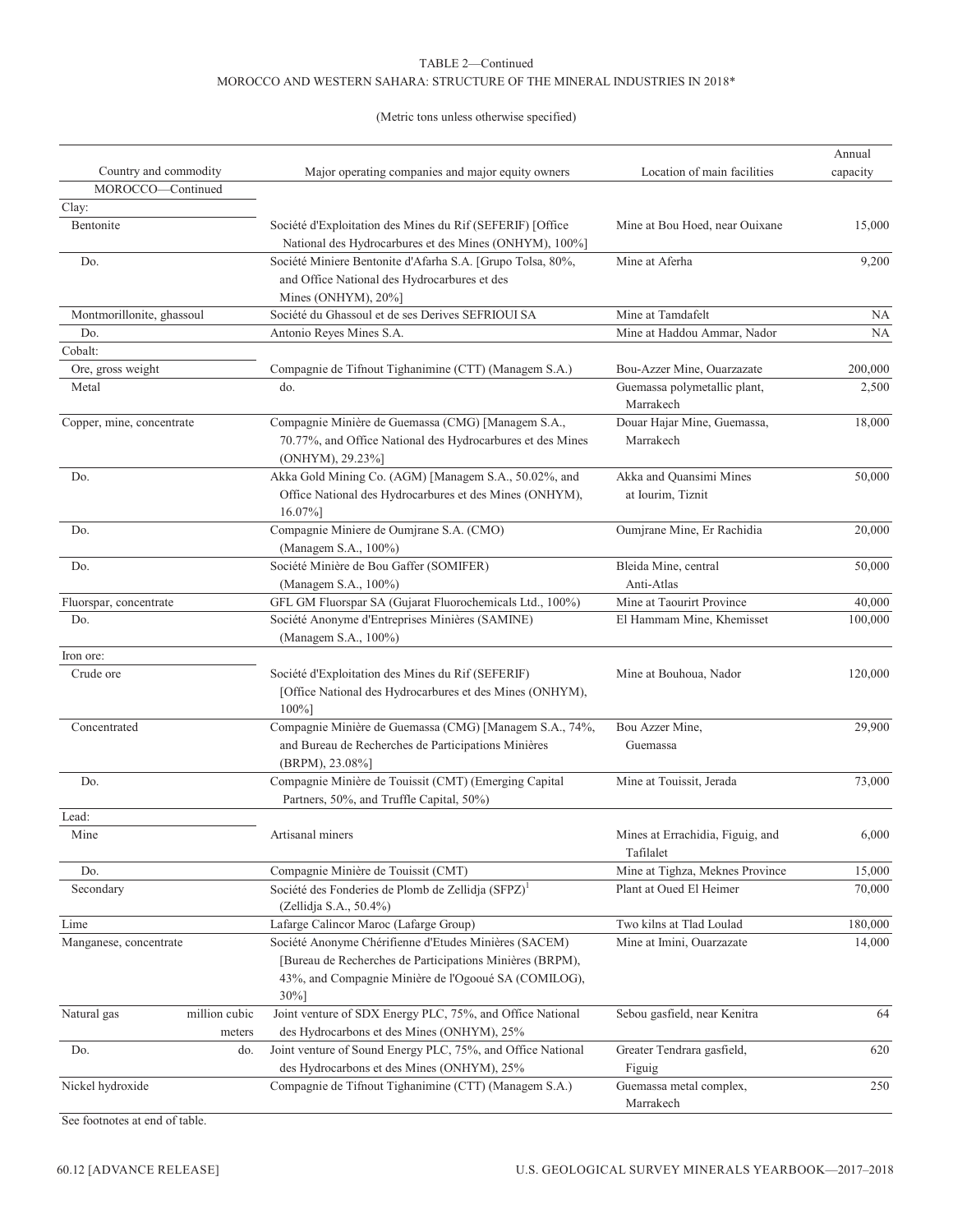# TABLE 2—Continued MOROCCO AND WESTERN SAHARA: STRUCTURE OF THE MINERAL INDUSTRIES IN 2018\*

#### (Metric tons unless otherwise specified)

|                                            |                                  |                                                                                                                                                                        |                                                                                                           | Annual     |
|--------------------------------------------|----------------------------------|------------------------------------------------------------------------------------------------------------------------------------------------------------------------|-----------------------------------------------------------------------------------------------------------|------------|
| Country and commodity<br>MOROCCO-Continued |                                  | Major operating companies and major equity owners                                                                                                                      | Location of main facilities                                                                               | capacity   |
|                                            |                                  |                                                                                                                                                                        |                                                                                                           |            |
| Petroleum, refinery<br>products            | thousand<br>42-gallon<br>barrels | Société Anonyme Marocaine de l'Industrie du Raffinage<br>(SAMIR) (Group Corral Petroleum, 64.7%, and general<br>public, 35.3%)                                         | Refinery at Mohammedia <sup>2</sup>                                                                       | 75,000     |
| Phosphate rock                             |                                  | Office Chérifien des Phosphates (OCP) (Government, 100%)                                                                                                               | Khouribga mining center<br>(Beni Amir, Khouribga<br>Mine, Merah El Ahrach,<br>Sidi Chennane), Jorf Lasfar | 22,600,000 |
| Do.                                        |                                  | do.                                                                                                                                                                    | Gantour mining center (Ben<br>Guerir Mine, Bouchane, Mzinda)                                              | 14,000,000 |
| Phosphoric acid, $P_2O_5$                  |                                  | Bunge Maroc Phosphore (Office Chérifien des Phosphates<br>(OCP), 50%, and Bung Brasil, 50%]                                                                            | do.                                                                                                       | 375,000    |
| Do.                                        |                                  | Indo Maroc Phosphore S.A. [Office Chérifien des Phosphates<br>(OCP), 33.33%; Chambal Fertilizers and Chemicals Ltd.,<br>33.33%; Tata Chemicals Ltd., 33.33%]           | Plant at Jorf Lasfar                                                                                      | 430,000    |
| Do.                                        |                                  | Jorf Fertilizer Co. V [Office Chérifien des Phosphates (OCP),<br>$100\%$ ]                                                                                             | do.                                                                                                       | 375,000    |
| Do.                                        |                                  | Pakistan Maroc Phosphore [Office Chérifien des Phosphates<br>(OCP), 50%, and Fauji Pakistani Group, 50%]                                                               | do.                                                                                                       | 375,000    |
| Do.                                        |                                  | Office Chérifien des Phosphates (OCP) (Government, 100%)                                                                                                               | Maroc Phosphore I and II plants,<br>Safi                                                                  | 1,150,000  |
| Do.                                        |                                  | do.                                                                                                                                                                    | Maroc Phosphore III, IV plants,                                                                           | 1,500,000  |
| Do.                                        |                                  | do.                                                                                                                                                                    | Maroc Chimie I and II, Safi                                                                               | 500,000    |
| Phosphoric acid, $P_2O_5$ (purified)       |                                  | Euro-Maroc Phosphore Co. [Office Chérifien des Phosphates<br>(OCP), 33.33%; Société Chimique Prayon-Rupel, 33.33%;<br>Chemische Frabrik Budenheim KG, 33.33%]          | Plant at Jorf Lasfar                                                                                      | 150,000    |
| Salt:                                      |                                  |                                                                                                                                                                        |                                                                                                           |            |
| Rock                                       |                                  | Société de Sel de Mohammedia (SSM) [Office National des<br>Hydrocarbures et des Mines (ONHYM), 100%]                                                                   | Mine at Ain Tekki,<br>Mohammedia                                                                          | 226,500    |
| Marine                                     |                                  | Société Chérifienne des Sels (SCS) [Government, 50%,<br>and Société Nouvelle des Salins du Sine Saloum (SNSSS), 50%]                                                   | Brine at Lake Zima, Safi                                                                                  | 30,000     |
| Silver                                     | kilograms                        | Compagnie Minière de Touissit (CMT)                                                                                                                                    | Mine at Tighza, Meknes Province                                                                           | 15,000     |
| Do.                                        | do.                              | Société Métallurgique d'Imiter (SMI) (Managem S.A., 75.72%,<br>and public, 24.28%)                                                                                     | Imiter Mine, Imiter, 150 kilometers<br>east of Ouarzazate                                                 | 230,140    |
| Do.                                        | do.                              | Zgounder Millennium Silver Mining [Maya Gold and Silver Inc.,<br>85%, and Office National des Hydrocarbures et des Mines<br>(ONHYM), 15%]                              | Zgounder Mine, south of<br>Marrakech                                                                      | 17,727     |
| Steel products:                            |                                  |                                                                                                                                                                        |                                                                                                           |            |
| Bars and sections                          |                                  | Société Nationale de Sidérurgie (Sonasid) (public, 31.14%;<br>Société Nationale d'Ivestissement S.A., 21.07%;<br>Axa Assurances Maroc, 8.53%; Aceralia Redendos, 8.5%) | Plant at Jorf Lasfar                                                                                      | 300,000    |
| Rebar and wire rod                         |                                  | Univers Acier S.A.                                                                                                                                                     | Plant at Casablanca                                                                                       | 1,000,000  |
| Do.                                        |                                  | do.                                                                                                                                                                    | do.                                                                                                       | 80,000     |
| Cold-rolled sheet                          |                                  | Maghreb Steel S.A.                                                                                                                                                     | do.                                                                                                       | 250,000    |
| Sulfuric acid                              |                                  | Bunge Maroc Phosphore S.A.                                                                                                                                             | Plant at Jorf Lasfar                                                                                      | 1,250,000  |
| Do.                                        |                                  | Indo Maroc Phosphore SA (IMACID)                                                                                                                                       | do.                                                                                                       | 1,200,000  |
| Do.                                        |                                  | Maroc Phosphore III-IV [Office Chérifien des Phosphates (OCP)]                                                                                                         | do.                                                                                                       | 5,800,000  |
| Do.                                        |                                  | Pakistan Maroc Phosphore S.A. (PMP)                                                                                                                                    | do.                                                                                                       | 1,300,000  |
| Do.                                        |                                  | Maroc Chimie [Office Chérifien des Phosphates (OCP)]                                                                                                                   | Plant at Safi                                                                                             | 1,600,000  |
| Do.                                        |                                  | Maroc Phosphore I [Office Chérifien des Phosphates (OCP)]                                                                                                              | do.                                                                                                       | 2,500,000  |
| Do.                                        |                                  | Maroc Phosphore II [Office Chérifien des Phosphates (OCP)]                                                                                                             | do.                                                                                                       | 1,900,000  |
| Do.                                        |                                  | Office Chérifien des Phosphates (OCP) (Government, 100%)                                                                                                               | do.                                                                                                       | 3,200,000  |